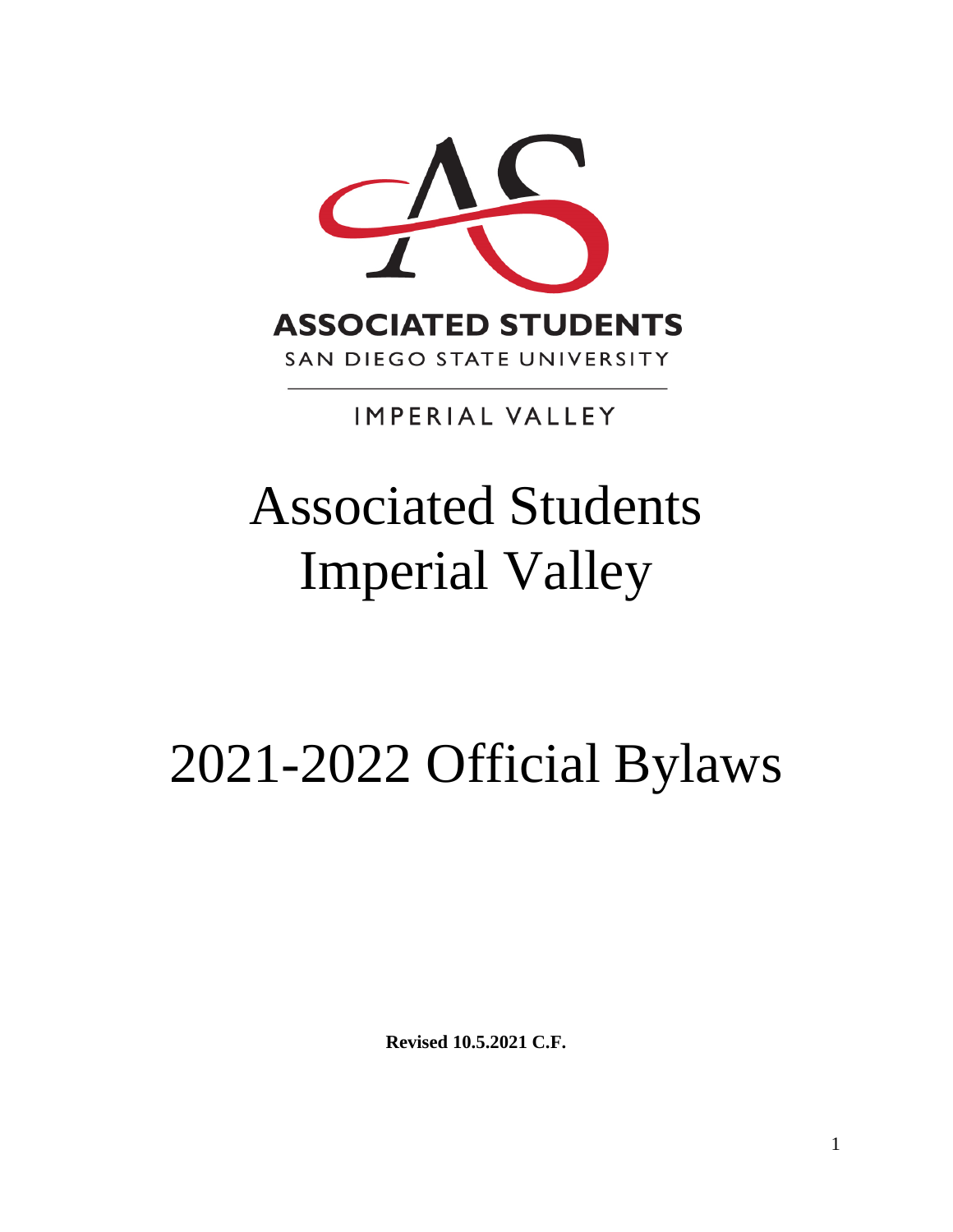# **ASSOCIATED STUDENTS SAN DIEGO STATE UNIVERSITY – IMPERIAL VALLEY**

# **2021-2022 OFFICIAL BYLAWS**

# TABLE OF CONTENTS

| Page 1                 | Cover Page                    |                                              |
|------------------------|-------------------------------|----------------------------------------------|
| Page 2                 | <b>Table of Contents</b>      |                                              |
| Page 3                 | Foreword                      |                                              |
| Pages 3-4              | <b>Student Bill of Rights</b> |                                              |
| Pages 4-5              | Article I                     | Definitions                                  |
| Page 5                 | Article II                    | Name and Colors                              |
| Page 5                 | Article III                   | Membership                                   |
| Pages 5-6              | Article IV                    | <b>Associated Students Eligibility</b>       |
| Pages $6-16$           | Article V                     | Associated Students Duties and Charged Order |
| Pages 16-17 Article VI |                               | Associated Students Meetings and Records     |
| Pages 17-19            | Article VII                   | Discipline and Recall                        |
| Page 19                | Article VIII                  | Referendums                                  |
| Page 19-20             | Article IX                    | <b>Budget Review</b>                         |
| Page 20                | Article X                     | Amendments                                   |
| Page 20                | Article XI                    | Oath to Office                               |
| Page 20-21             | Article XII                   | <b>Standards of Conduct</b>                  |
| Pages 21-22            | Article XIII                  | Office Etiquette                             |
| Pages 22-37            | Appendix A                    | Elections                                    |
|                        |                               |                                              |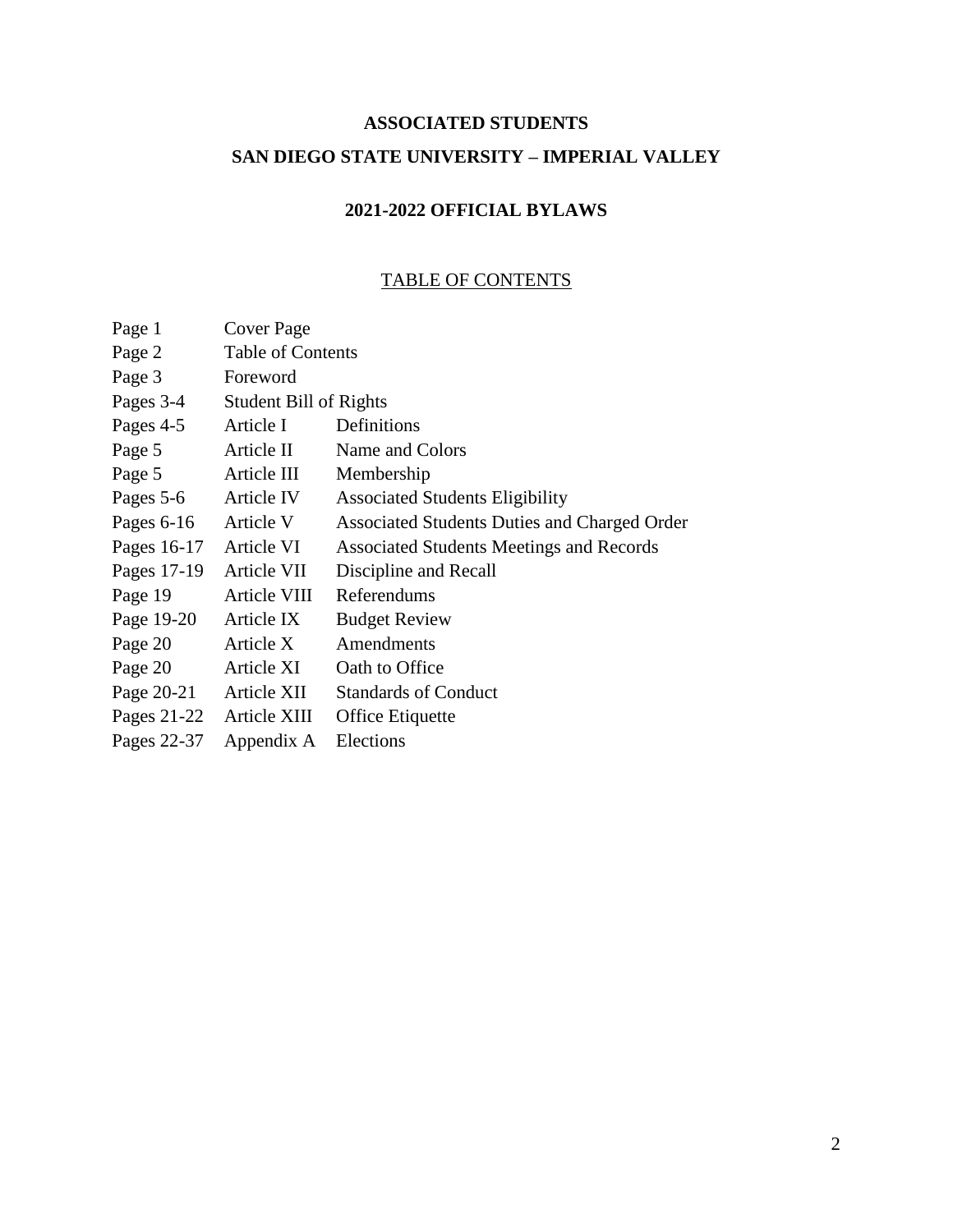# **OFFICIAL BYLAWS OF THE ASSOCIATED STUDENTS SAN DIEGO STATE UNIVERSITY – IMPERIAL VALLEY 2021-2022**

## **FOREWORD**

These official laws and appendices now and hereinafter shall stand and be followed. When in conflict or doubt, these Official Bylaws shall be subordinate to the Associated Students San Diego State University (West Campus) Bylaws, Standing Committee Codes and Board Charters.

We, the students of San Diego State University - Imperial Valley, in order to establish more representative governance structure, to promote student intellectual, cultural, physical, and social welfare, to provide an avenue for assisting students to achieve fuller participation in the life of the university community and to extend the influence and good name of our university everywhere, do hereby ordain and establish the Student Bill of Rights and these Official Bylaws.

# **STUDENT BILL OF RIGHTS**

### **Section 1 Organizational Rights**

- a. The right to assemble
- b. The right to self-govern
- c. The right to shared governance in decision making
- d. The right to dissent
- e. The right to protest without recourse

# **Section 2 Individual Rights**

- a. The right to petition the university and Associated Students Imperial Valley for a redress of grievances
- b. The right to reasonable wages
- c. The right to privacy
- d. The right to full equity regardless of political beliefs, race, religion, color, sex, age, disability, marital status, sexual orientation, gender identity and expression, national origin, pregnancy, medical condition, covered veteran status, and economical standing
- e. The right to be free from harassment
- f. The right to freedom of speech
- g. The right to recreational, cultural, and sports activities
- h. The right to due process
- i. The right to quality affordable housing and food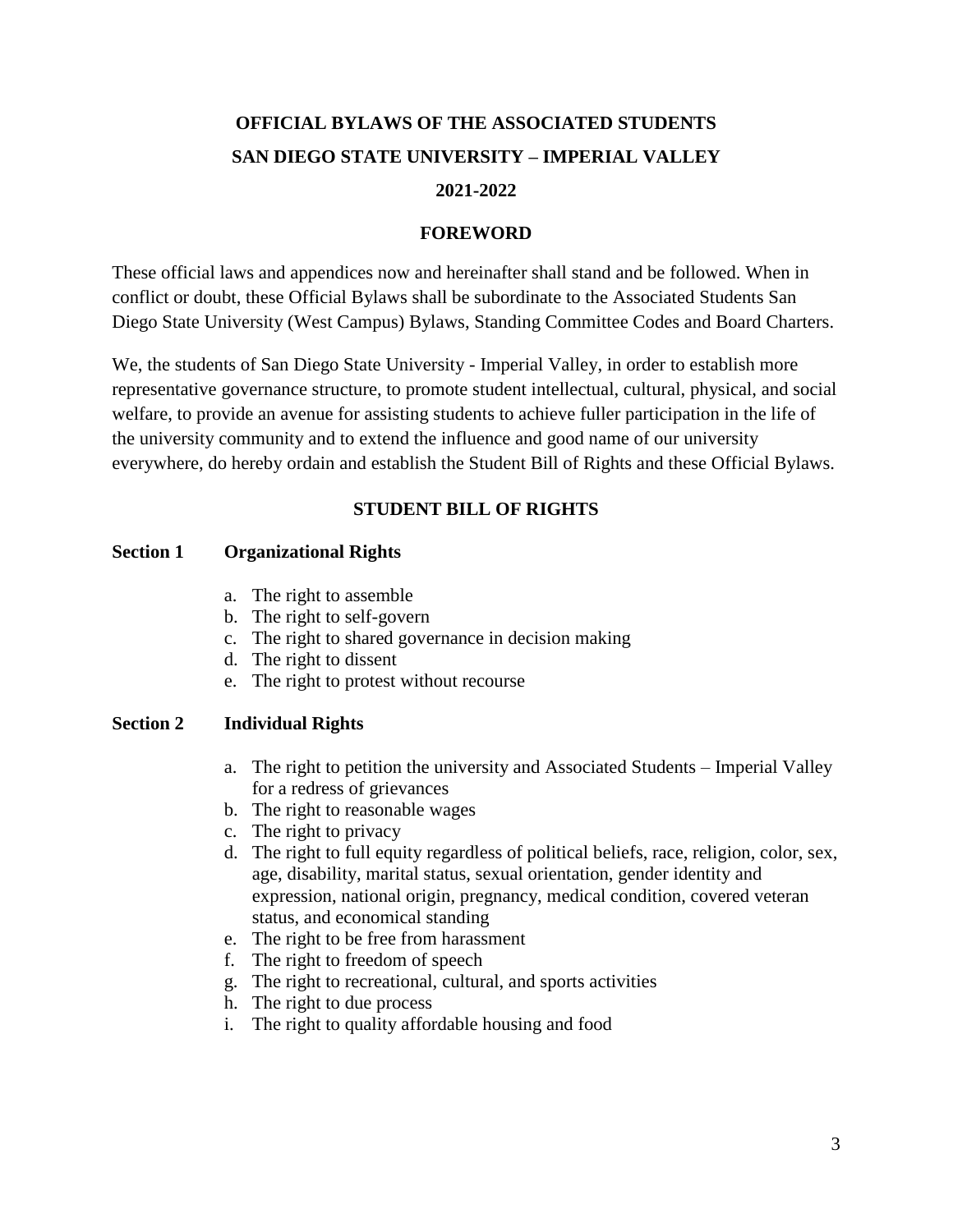# **Section 3 Academic Rights**

- a. The right to evaluate courses and faculty according to procedures set forth by the university
- b. The right to the academic, social, and financial support of the university
- c. The right to accurate and timely academic advising
- d. The right to competent and student oriented faculty and staff
- e. The right to an open learning environment
- f. The right to a safe and clean campus environment
- g. The right to programs and services designed to enhance the university experience
- h. The right to accessible classrooms, buildings, and pathways
- i. The right to induct into any program or field upon meeting the requirements set forth by the department and/or university
- j. The right to sufficient course sections to meet student demand
- k. The right to appropriate use of university facilities
- l. The right to intellectual property rights

# **Section 4 Publications**

- a. The freedom of press shall not be abridged
- b. Slanderous language toward any persons will not be condoned

# **ASSOCIATED STUDENTS SAN DIEGO STATE UNIVERSITY - IMPERIAL VALLEY**

# **ARTICLES**

# **ARTICLE I**

# **Section 1 Definitions**

For purpose of these Official Bylaws, "Associated Students" shall be defined as the student body at large and referred to as "A.S.". Associated Students, San Diego State University - Imperial Valley, shall consist of the elected and/or appointed student government board comprised of an Associated Students President (1), Executive Vice President (1), Vice President of Finance (1), Vice President of University Affairs (1), and Senators  $(8)$ .

1.01. For purpose of these Official Bylaws, "matriculated students" shall be defined as students who have met the university admission requirements, are enrolled in a program leading to a degree, and who have paid the Student Body fees.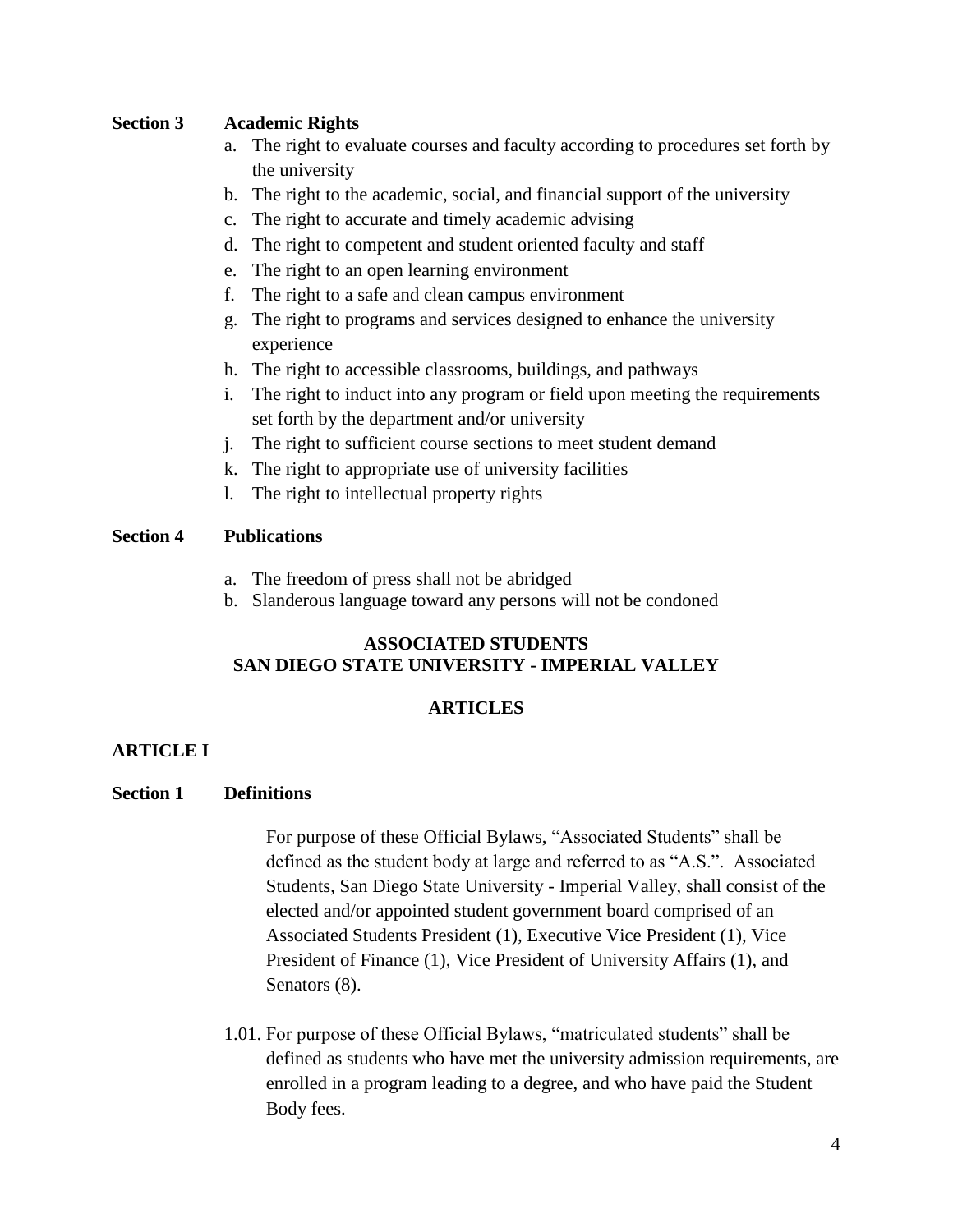1.02. For purpose of these Official Bylaws, "working days" shall be defined as business days and weekends, with the exclusion of holidays.

# **ARTICLE II**

#### **Section 1 Name and Colors**

- 1.01. The name of this organization is Associated Students, San Diego State University - Imperial Valley.
- 1.02. The official colors of the organization are Scarlet and Black.

# **ARTICLE III**

# **Section 1 Membership**

- 1.01. Members of the organization shall be persons currently enrolled as matriculated students at San Diego State University - Imperial Valley who have paid the Student Body fees.
- 1.02. Members of the organization shall be entitled to one (1) vote at any election or referendum held by the organization.

# **ARTICLE IV**

#### **Section 1 Associated Students Eligibility**

- 1.01. The voting members of the A.S. shall consist of the President (the President votes only in the event of a tie), Executive Vice President (1), Vice President of Finance (1), Vice President of University Affairs (1), and Senators (8). The non-voting members of the A.S. shall consist of an A.S. Advisor, Associated Students Coordinator, A.S. Bookkeeper, A.S. Executive Assistant, and a maximum of four (4) Associated Students Student Representatives. The Dean of San Diego State University - Imperial Valley shall appoint an advisor for the A.S. with the approval of a 2/3 vote of the A.S.
- 1.02. The A.S. shall have the power to:
	- a. Appoint any currently enrolled matriculated student to a committee to act on the A.S.'s behalf for a given purpose for a specified time
	- b. Control all A.S. funds and appropriate those funds in the best interest of the students unless the students, through the fee referendum process, lock in portions of A.S. funds to finance certain areas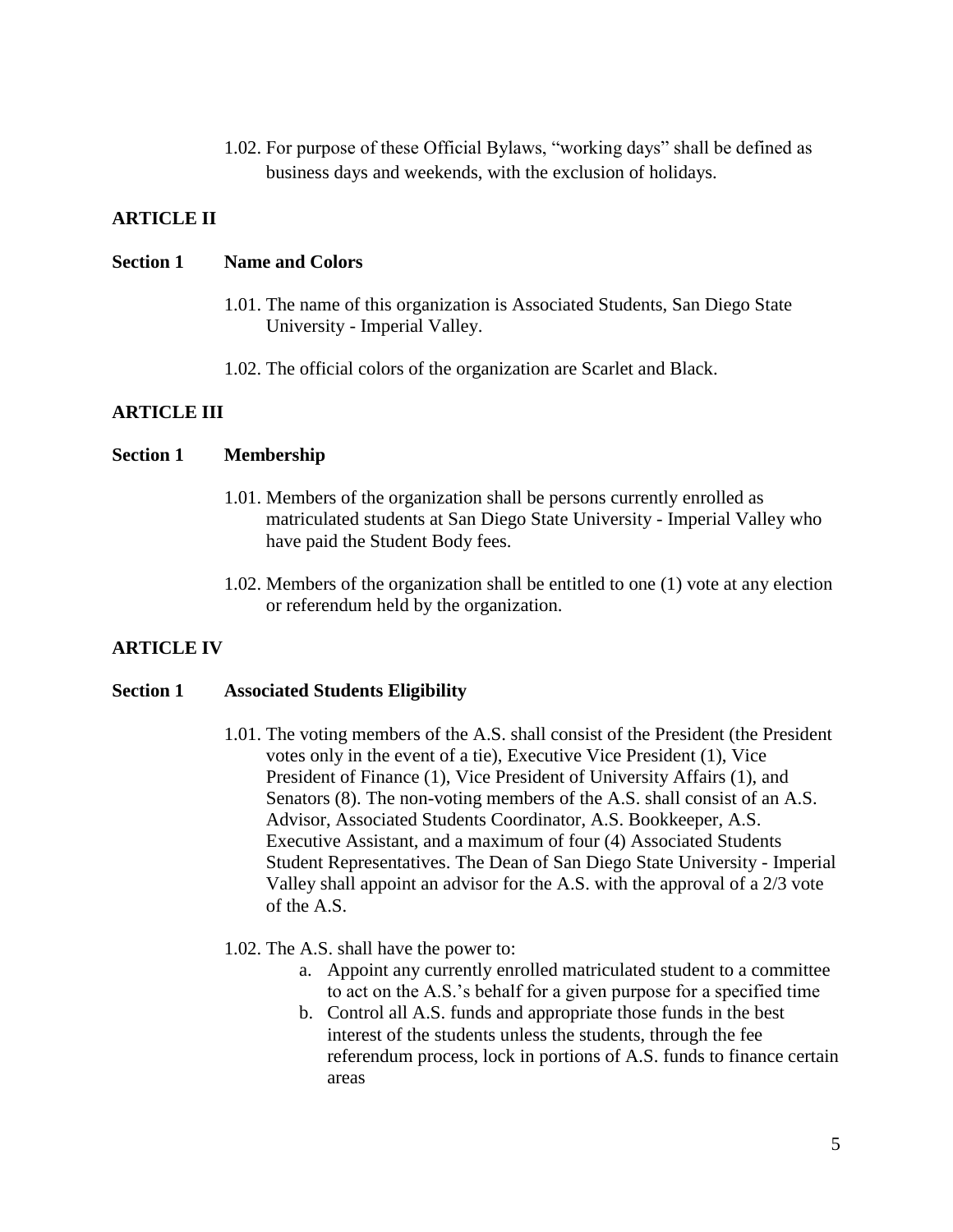- c. Publish matters of general student interest and make provisions for other student publications
- d. Confer awards
- e. Attach fees to A.S. events
- 1.03. The A.S. members shall be enrolled in a minimum of 6.0 units at San Diego State University - Imperial Valley and maintain enrolled units. Undergraduate and graduate students must maintain a 2.50 grade point average. Members who do not meet this criterion will be disqualified and removed from office. Said members have two (2) weeks after grades have been submitted by the instructors to correct any mistakes on their transcript. If after the two (2) weeks no change has been made, removal will be immediate.
- 1.04. A.S. members will be awarded a scholarship per semester. The scholarship amount varies by position. If a member resigns or is removed from office prior to the completion of the semester, they must reimburse the A.S. in the prorated amount of time served. In the event of being appointed to an A.S. position when a full semester will not be served, the scholarship awarded shall be proportionate to the amount of time being served.
- 1.05. The quorum shall consist of fifty percent plus one  $(50% + 1)$  of the filled voting seats present at a meeting.
- 1.06. In the event of resignation from office, said member shall submit a letter of resignation to the Associated Students Coordinator no later than two (2) weeks prior to the effective date of resignation.
- 1.07. In the event that any A.S. member misrepresents the organization by violating the Standards of Conduct (See Article XII), San Diego State University - Imperial Valley Official Bylaws, and/or (but not limited to) minimum eligibility requirements for student leaders at San Diego State University - Imperial Valley, the A.S. shall have the right to call for that member's resignation.
- 1.08. The A.S. shall fill vacancies by opening applications to all San Diego State University - Imperial Valley matriculated students. A vacancy may be declared if a member is removed or resigns from A.S. office.

# **ARTICLE V**

#### **Section 1 Associated Students Member and Staff Duties and Charged Order**

1.01. **President**: The A.S. President shall serve as the Chief Executive Officer of the organization. The A.S. President shall be responsible for appointing and conducting A.S. meetings and appointing and overseeing A.S. members'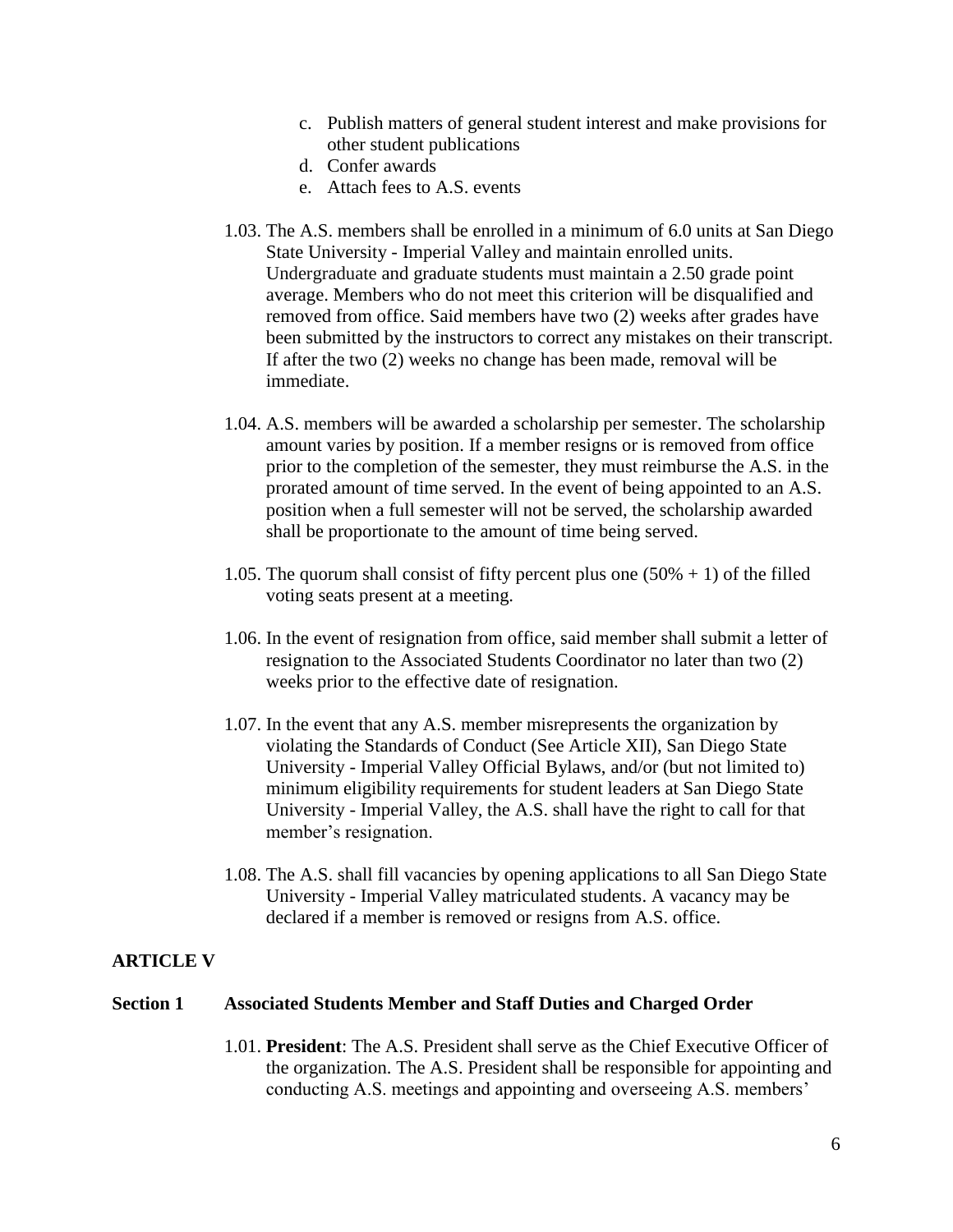duties and responsibilities. The President shall also work closely with members of the A.S. and other members of the campus community. The President shall strive to maintain an appearance of excellence and promote the well-being of the school and the students. The President or a designee shall serve as one of the organization's voting members of the University Senate. The President will be responsible for serving a minimum of five (5) office hours per week, be part of the Finance Committee, SDSU-IV Commencement Committee, SDSU-IV Campus Fee Advisory Committee (CFAC/IRA), and SDSU-IV Leadership Council (if applicable), and at least two (2) other committees. In order to be an upcoming candidate for President, the member must have served at least one (1) year in an Associated Students or Recognized Student Organization within the CSU system.

- 1.02. **Executive Vice President:** The A.S. Executive Vice President shall serve as the Chief Operating Officer of the organization. The A.S. Executive Vice President shall be responsible for managing excused absence forms and overseeing duties and responsibilities. The Executive Vice President shall act as the liaison to student organizations by attending an active student organization meeting at least once a semester and providing information about ongoing organization events to the A.S. The Executive Vice President shall assist the President with the conducting of A.S. meetings and A.S. events. The Executive Vice President shall assume the responsibilities of the President in the event that the President cannot attend a meeting or event. If the President chooses to resign or step down from their position, the Executive Vice President shall fill the Presidency. In the event that both the Vice President of University Affairs and Vice President of Finance are absent from an A.S. Official Meeting, the Executive Vice President shall assume the duties of the Vice President of University Affairs for that week. The Executive Vice President will be responsible for serving a minimum of five (5) office hours per week, be part of the Student Organization Representatives Committee, Disciplinary Committee, and at least three (3) other committees. In order to be an upcoming candidate for Executive Vice President, the member must have served at least one (1) year in an Associated Students or Recognized Student Organization within the CSU system.
- 1.03. **Vice President of Finance:** The A.S. Vice President of Finance shall serve as the Chief Financial Officer of the organization. The Vice President of Finance shall be responsible for maintaining a monthly report of the budget and working closely with the A.S. Bookkeeper. The Vice President of Finance will ensure that the credit card is used appropriately. Other responsibilities include: familiarizing oneself with both the "Activities" and "Student Union" Budgets; keeping track of receipts; and appointing an A.S. member to fulfill these duties in the case of their absence (before this is done, the A.S. Bookkeeper must be notified). In the event that the Vice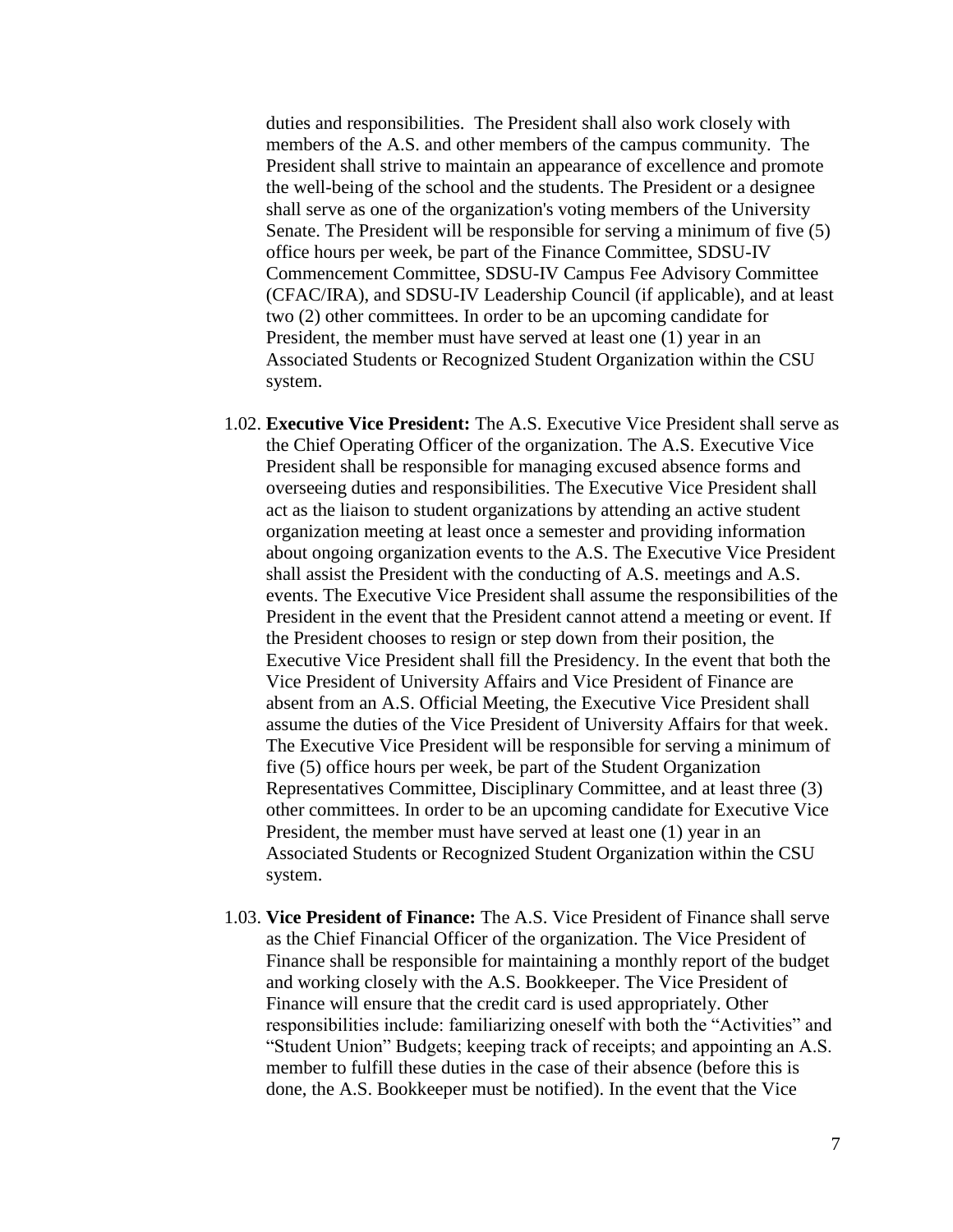President of University Affairs is absent from a meeting, the Vice President of Finance, or designee, shall assume the duties of the Vice President of University Affairs for that week. The Vice President of Finance will be responsible for serving a minimum of five (5) office hours per week, be part of the Finance Committee, Scholarship Committee, Facilities Committee, and at least two (2) other committees.

- 1.04. **Vice President of University Affairs:** The A.S. Vice President of University Affairs shall serve as the Chief Academic Officer of the organization The Vice President of University Affairs shall coordinate student representation on the University Senate, Senate Committees, Senate ad hoc committees, and any other academic policy-making bodies. The Vice President of University Affairs, or designate, shall serve as the organization's representative to the Senate Executive Committee, as well as one of the organization's voting members of the University Senate. The Vice President of University Affairs shall be responsible for keeping the A.S. University Council regularly informed on all issues related to University policy-making bodies, including, but not limited to, the University Senate and its standing committees. The Vice President of University Affairs shall coordinate all research, evaluation, development and application of student advocacy issues approved by the A.S. University Council as it pertains to the above-listed entities. In the event that the Vice President of University Affairs is absent from a meeting, the Vice President of Finance shall assume the duties of the Vice President of University Affairs for that week. In the event that both the Vice President of University Affairs and Vice President of Finance are absent from a meeting, the Executive Vice President shall assume the duties of the Vice President of University Affairs for that week. As well, the Executive Vice President of University Affairs will be responsible for revising minutes and agendas prior to be signed and approved by his/herself and the A.S. President while serving a minimum of five (5) office hours per week. They must be part of the Bylaws Committee, and at least two (2) other committees.
- 1.05. **Senators:** The A.S. Senators shall be responsible for public relations. This includes, but will not be limited to; making sure students are informed of current A.S. events on campus, and how to become involved with A.S. They shall do so by producing informational materials for all upcoming events. This includes but is not limited to: producing flyers and posters; having information posted on the bulletin boards and marquee; having information posted on the San Diego State University - Imperial Valley and A.S. websites; creating and forwarding mass e-mail information to Associated Students Coordinator; and informing others by word of mouth. Senators will also plan and organize events for the academic year, attend A.S. Official Meetings and events, are responsible for serving a minimum of four (4) office hours per week and be part of at least four (4) committees. In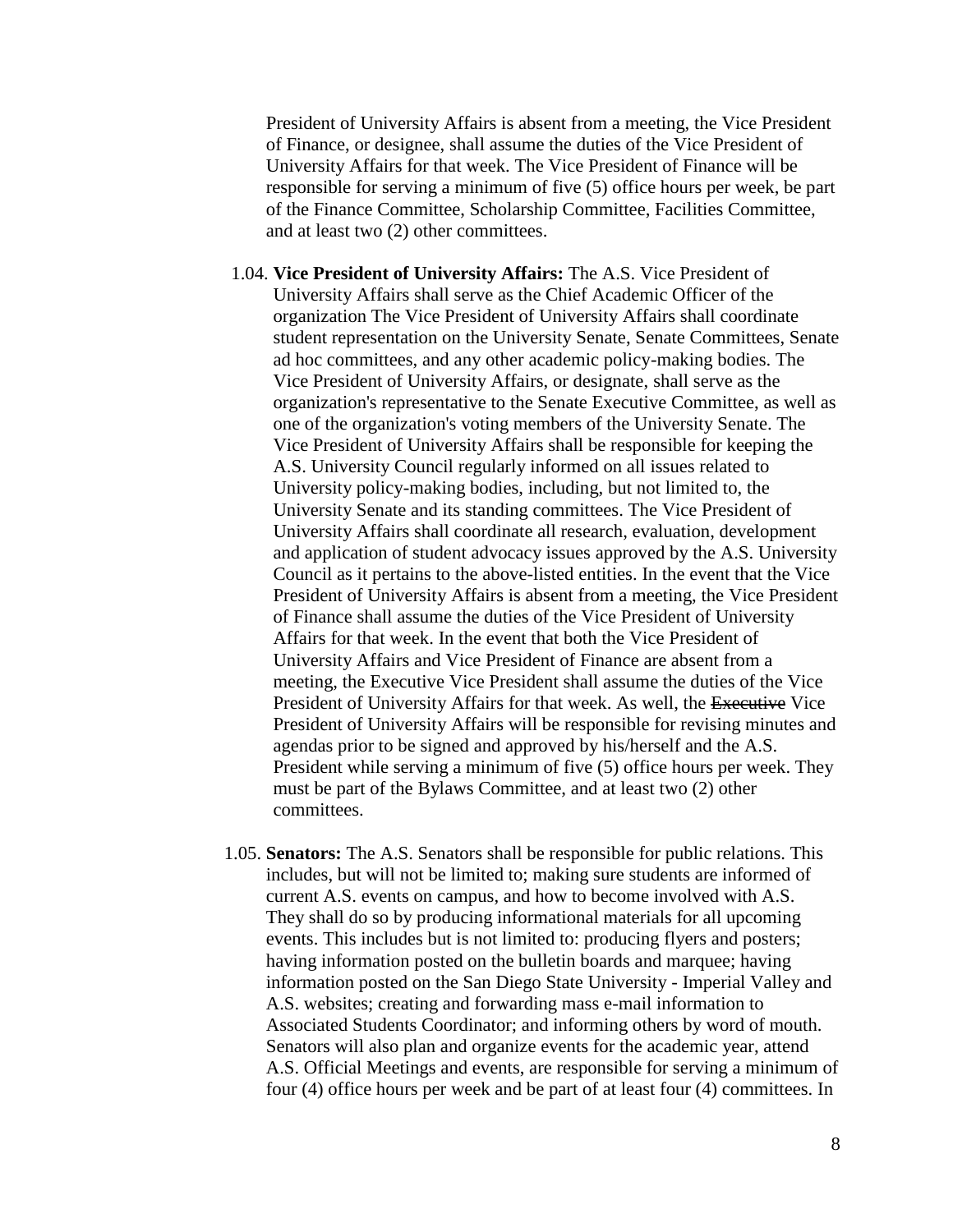the event that a higher position has not been filled after the application period closes for said position, and the A.S. member meets the qualifications required for the position, Senators may potentially be selected by the Appointment Committee to fulfill a vacancy.

- 1.06. **Associated Students Executive Assistant:** Under the direction of the Associated Students Coordinator, the Executive Assistant aids in the overall successful daily operations of Government Affairs and Services provided by Associated Students-Imperial Valley by performing multiple levels of administrative tasks. The Executive Assistant shall be responsible for taking notes at all official and special A.S. meetings, producing agendas, forms, memos, minutes, schedules, keeping orderly files, and working closely with the Associated Students Coordinator. The Executive Assistant shall have the right to require each A.S. member, including A.S. Advisor, Associated Students Coordinator, and A.S. Bookkeeper, to write down or e-mail their reports addressed during the A.S. Official Meetings. The Executive Assistant will be responsible, as well as the Associated Students Coordinator, to type/write the meeting notes for the minutes during the A.S. Official Meetings and afterwards, corroborate the accuracy and truthful composition of the minutes. The Executive Assistant shall serve as a nonvoting member of Associated Students – Imperial Valley. The Executive Assistant must be present in the A.S. Official and Special Meetings. The Executive Assistant is a non-elected member, and as an A.S. employee, the applicants for the position must be currently enrolled at San Diego State University- Imperial Valley, taking a minimum of 6 units, have a minimum 2.50 GPA and pass thru the Appointment Committee's consideration and successfully approved by the A.S. Council by majority vote. If the A.S. Executive Assistant wishes to run for office or apply for a vacancy, this must give a notice of resignation to the employment and pass through the Election's process.
- 1.07. **Associated Students Student Representatives:** The Associated Students Student Representative shall serve as a liaison between A.S. and external university committees. The Student Representative will be responsible for typing/writing notes during assigned external committee meetings and share the reports during Official Associated Students meetings. The Student Representative shall serve as a non-voting member of Associated Students - Imperial Valley. The Student Representative must be present in the A.S. Official Meetings, as necessary, to report on external committees. The Student Representative is a non-elected member, and as an A.S. member the applicants for the position must be currently enrolled at San Diego State University- Imperial Valley, taking a minimum of 6 units, have a minimum 2.50 GPA and pass through the Appointment Committee's consideration and be sworn-in. The A.S. Student Representative may assist at A.S. events on a volunteer basis. If the A.S. Student Representative wishes to run for A.S. Office or apply for an A.S. vacancy, a notice of resignation for the A.S.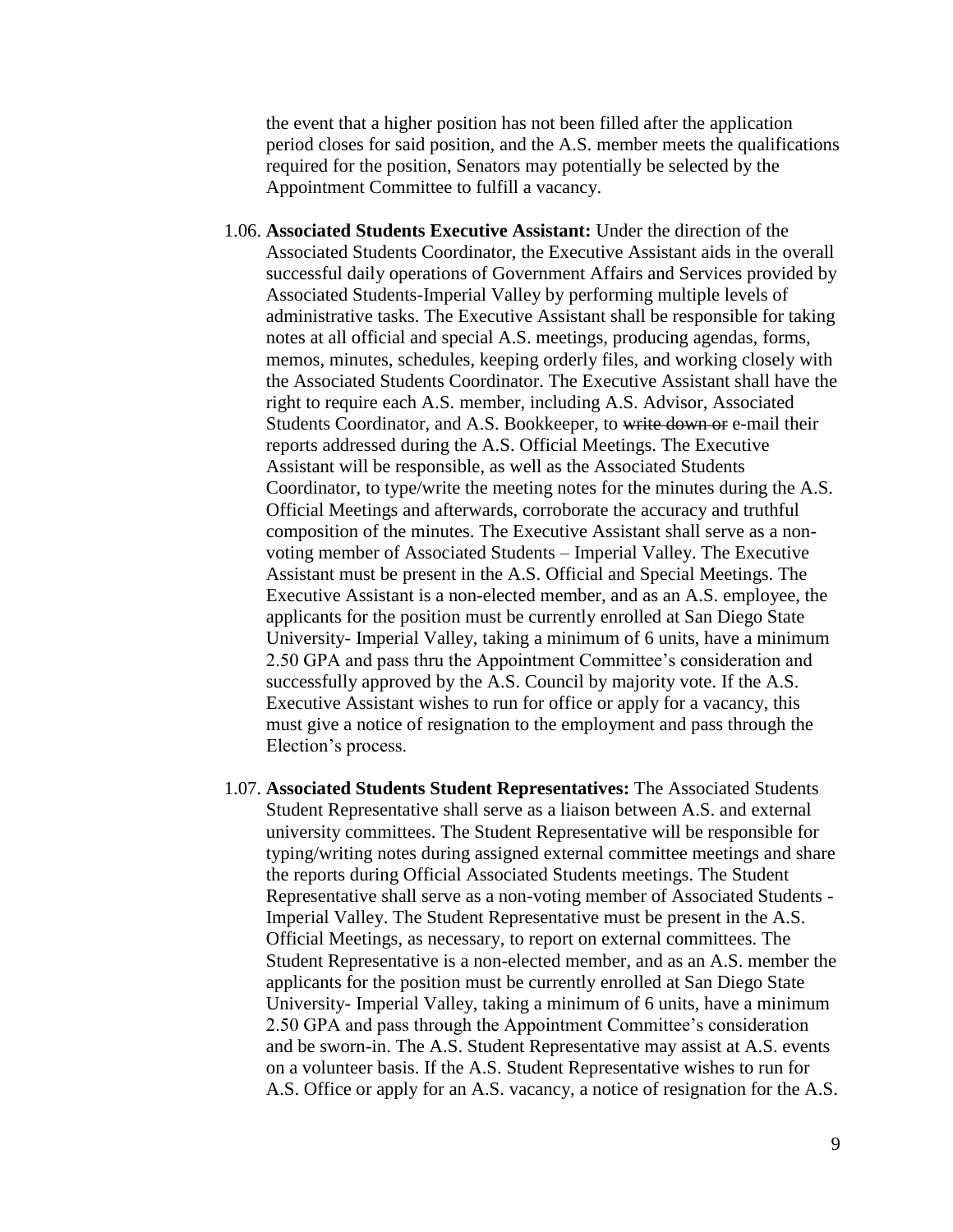Student Representative position must be presented. Reports to Vice President of University Affairs.

- 1.08. The A.S. members shall also be held responsible for other duties related to their positions in the A.S. This includes, but is not limited to, doing informational tabling throughout the semester, and attending/assisting with certain campus and community events or activities.
- 1.09. Each A.S. member shall be responsible for completing a minimum of one (1) tabling hour per week. No more than two (2) members scheduled per time slot.
- 1.10. A.S. members shall serve on year-long and short-term committees. All yearlong and short-term committees must be filled by A.S. members and are open to students-at-large.

#### **Section 2 Year-Long Committees**

All Year-Long committee meetings are Official Meetings. The A.S. members shall participate in the following year-long committees:

- 2.01. **A.S. Newsletter Committee:** The A.S. Newsletter Committee shall be comprised of one (1) A.S. member. This committee may meet with volunteers if necessary. It is the responsibility of the A.S. Newsletter Committee to establish outreach to students, faculty, and staff. It is also the responsibility of the A.S. Newsletter Committee to create and meet deadlines to release monthly newsletters. The A.S. Newsletter will include A.S. events and information. Newsletters will be posted on the A.S. website and certain campus locations. This newsletter is a representation of the organization and therefore, content shall be appropriate and professional. The newsletter must be reviewed and approved by the A.S. Advisor and/or Associated Students Coordinator.
- 2.02. **Bylaws Committee:** The Bylaws Committee shall be composed of the A.S. Vice President of University Affairs, and two (2) other members from the A.S. All members of the Bylaws Committee shall be responsible for attending meetings with the A.S. Advisor and/or Associated Students Coordinator. The committee is responsible for interpreting the Official Bylaws and making necessary changes. In April, the committee must present the first Bylaws reading corrections (PDF corrections marked in red), second Bylaws reading (PDF corrected), and final Bylaws (PDF). All final changes must be approved by the majority  $(50\% + 1)$  of the A.S. during an A.S. Official Meeting.
- 2.03. **Campus Safety Committee:** The Campus Safety Committee shall be comprised of at least three (3) A.S. members. It is the responsibility of the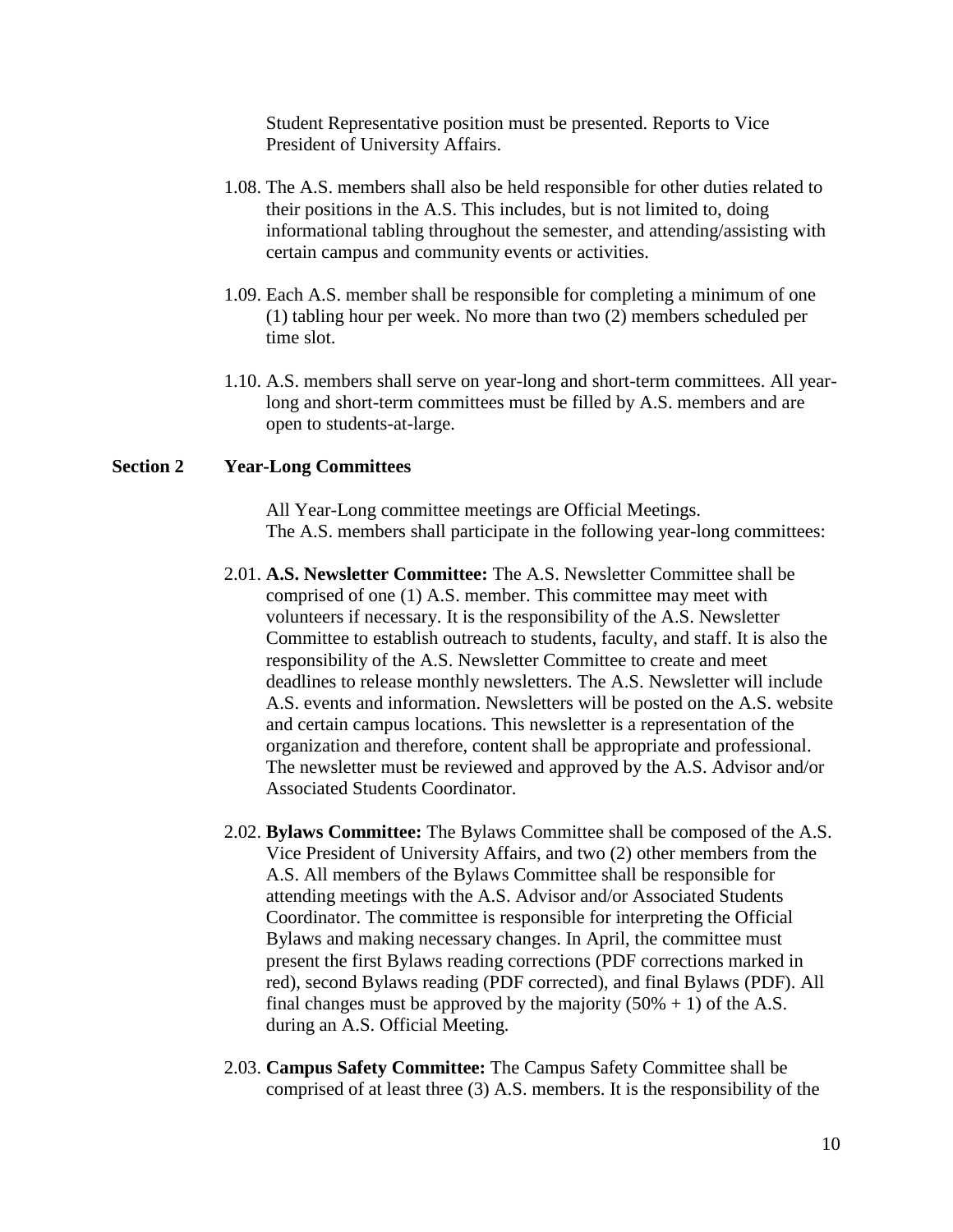Campus Safety Committee to plan and coordinate at least two (2) events per semester such as organizing special lectures/workshops. The Campus Safety Committee shall work with staff in planning events, publicize events to campus community, attend and participate in events, and solicit participation from A.S. members. The Campus Safety Committee shall also work with SDSU-IV Administration to bring safety resources and awareness that will ensure a safer environment for students, faculty, and staff. The Campus Safety Committee plays a vital role in providing the campus community with information on how to be safe during non-emergency and emergency incidents. Events can include, but are not limited to: workshops, Self Defense courses, Stop the Bleed Training, Sexual Assault Awareness presentations, AED/CPR Certification Training, Human Trafficking Awareness, Active Shooter Response Training, Emergency Evacuation Training, etc.

- 2.04. **Cultural Arts Events Committee:** The Cultural Arts Events Committee shall be comprised of at least four (4) A.S. members. It is the responsibility of the Cultural Arts Events Committee to plan and coordinate at least two (2) cultural events per semester, work with staff in planning events, publicize events to campus community, attend and participate in events, and solicit participation from A.S. members. Events can include, but are not limited to: cultural performances, talent shows, open mic night, trips to theatre shows, museums, art shows, exhibitions, cultural celebrations, etc.
- 2.05. **Educational Events Committee:** The Educational Events Committee shall be comprised of at least four (4) A.S. members. It is the responsibility of the Educational Events Committee to plan and coordinate at least two (2) educational events per semester, work with staff in planning events, publicize events to campus community, attend and participate in events, and solicit participation from A.S. members. The Educational Events Committee shall create events relating to community involvement, health, and/or postuniversity preparedness. Events can include, but are not limited to: workshops, special lectures, community service activities, documentary screenings, etc.
- 2.06. **Facilities Committee:** The Facilities Committee shall be comprised of the A.S. Vice President of Finance and two (2) other A.S. members. It is the responsibility of the Facilities Committee to coordinate the upkeep of the A.S. bulletin boards, A.S. office and kitchen area. The committee must keep inventory of supplies at the end of each semester for the Calexico and Brawley campuses, coordinate the ordering of supplies and materials with the A.S. Bookkeeper for the A.S. bulletin boards, promotional items, A.S. relations, and office and kitchen area. Additionally, the Facilities Committee must update the bulletin boards, account for the necessities of the Calexico and Brawley campuses, and work closely with the A.S. Bookkeeper.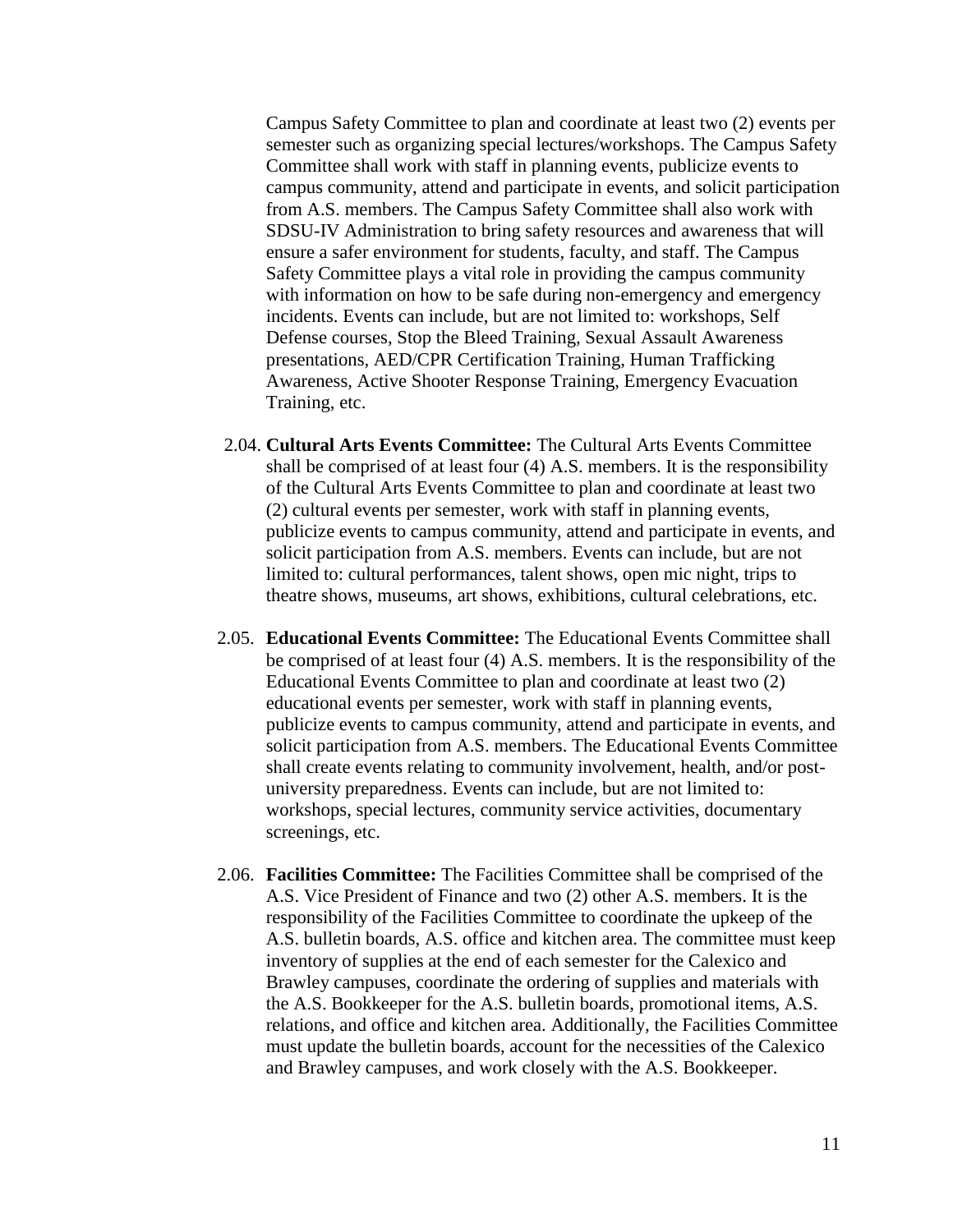- 2.07. **Media and Marketing Committee:** The Media and Marketing Committee will be comprised of three (3) A.S. members. It is the responsibility of the Media and Marketing Committee to: brand, market and promote all A.S. services, events, news and activities to the student body and SDSU community; photograph A.S. events and co-sponsored events; manage social media platforms and A.S. Official Email; review A.S. promotional flyers; create innovative content for social media purposes.
- 2.08. **Research Team Committee:** The Research Team Committee shall be comprised of at least three (3) A.S. members. It is the responsibility of the Research Team Committee to conduct at least one (1) A.S. related survey per semester; attend and facilitate focus groups; and solicit participation from A.S. members.
- 2.09. **Sports and Social Events Committee:** The Sports and Social Events Committee shall be comprised of at least four (4) A.S. members. It is the responsibility of the Sports and Social Events Committee to plan and coordinate at least two (2) events per semester, work with staff in planning events, publicize events to campus community, attend and participate in events, and solicit participation from A.S. members. Events can include, but are not limited to: sport competitions, family days, BBQs, ice cream socials, trips to SDSU events or theme parks, etc.
- 2.10. **Student Organizations Representatives Committee:** The Student Organizations Representatives Committee shall be comprised of the A.S. Executive Vice President, or designee, and two (2) other A.S. members. It is the responsibility of the Student Organizations Representatives Committee to attend meetings at least one meeting every semester per organization, provide information about ongoing events to the A.S., act as a liaison between A.S. and organizations, and coordinate at least one (1) meeting per semester with all active organization executive members. (Limit of five (5) attendees per organization.)
- 2.11. **Sustainability Committee:** The Sustainability Committee shall be comprised of at least three (3) A.S. members. The Sustainability Committee must provide updates on San Diego State University - Imperial Valley sustainability initiatives. It is the responsibility of the Sustainability Committee to plan and coordinate at least one (1) event per semester. Events can include, but are not limited to: plant potting, healthy eating, recycling and compost seminars, etc.
- 2.12. **Team Development Committee:** The Team Development Committee shall be comprised of three (3) A.S. members. It is the responsibility of the Team Development Committee to: photograph A.S. events and co-sponsored events; and plan an end of the year banquet or end of the year project to recognize A.S. activities. The Team Development Committee must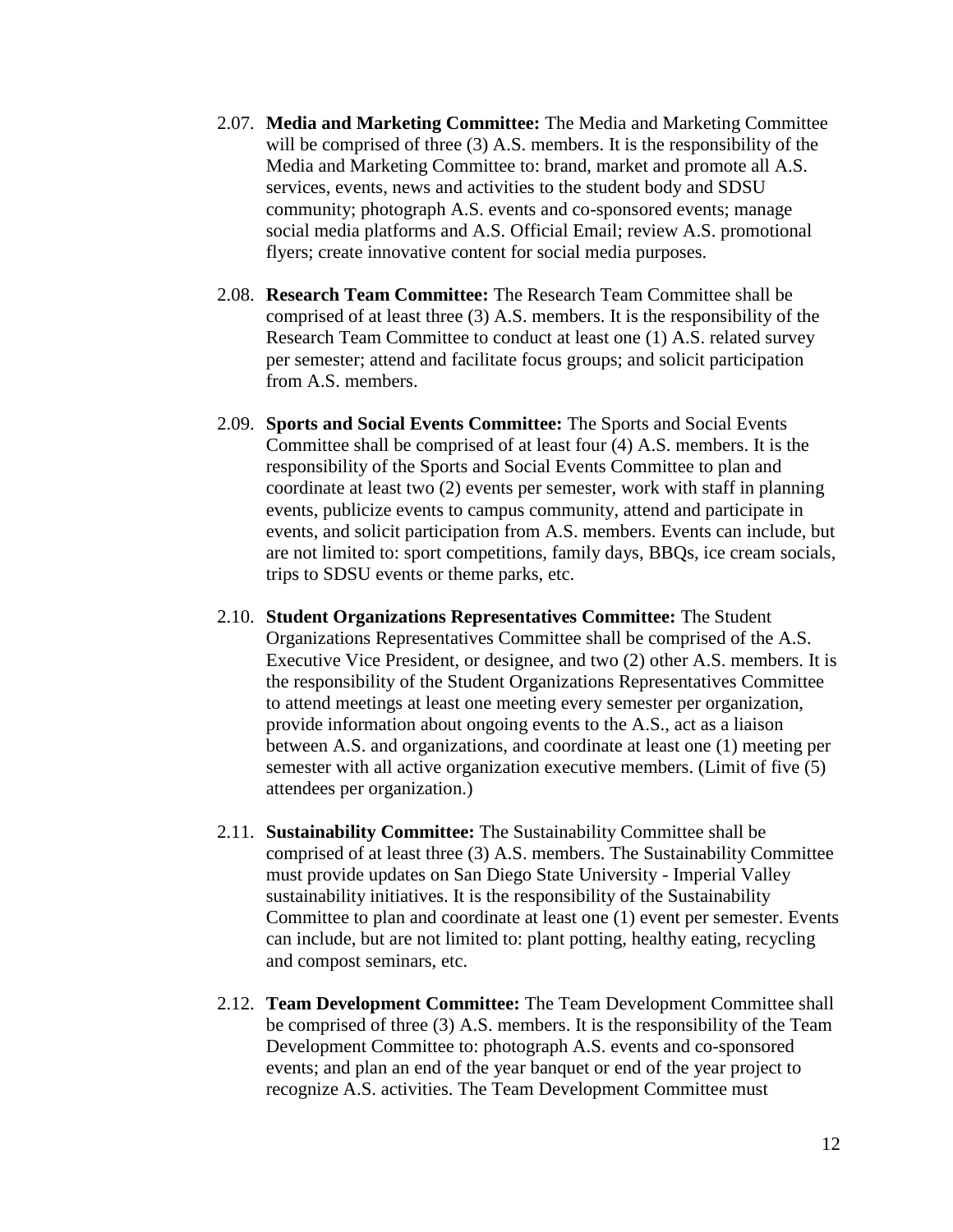coordinate at least two (2) A.S. development activities per semester that must be planned in advance with assistance from the A.S. Advisor and Associated Students Coordinator. Events can include, but are not limited to: team building, skills training, topic discussions, etc.

#### **Section 3 Short-Term Committees**

All Short-Term committee meetings are Official Meetings. The A.S. shall participate in the following short-term committees:

- 3.01. **Appointment Committee:** The Appointment Committee shall be comprised of the A.S. President or A.S. Executive Vice President, two (2) A.S. members, and the A.S. Advisor and/or Associated Students Coordinator. The committee will interview candidates and make recommendations to the A.S. regarding appointment to the vacancies (can also assist with A.S. Student Assistant vacancies and A.S. student-at-large committee vacancies). The A.S. will decide when the application period for any vacancies will be open. The application period will be open for at least five (5) business days, starting on a Friday and ending on a Thursday. The committee will interview the applicant(s) on the Friday after the application period ends (if applicable). The A.S. Advisor, Associated Students Coordinator, and/or A.S. Bookkeeper will be present to guarantee the fairness and equality of all interviews. Following interviews, the committee will discuss and select the best candidate(s) for the position(s). The A.S. Advisor, Associated Students Coordinator, and/or A.S. Bookkeeper will guide and advise the A.S. on selecting the best candidate. The Appointment Committee will submit an item for consideration to the A.S. Chief of Staff and A.S. Executive Assistant. The applicants will be sworn-in at the next A.S. Official Meeting. In the event that there are no applications and/or the Appointment Committee decides the candidate(s) do not fulfill the qualifications for the applied position(s), this decision shall be brought up at the next A.S. Official Meeting.
	- a. If time does not allow for the opening of an application period, the Appointment Committee will select the most qualified, and willing, current A.S. member(s) to fill the vacant position(s) with immediate need for occupancy.
	- b. If this results in the vacancy of another position with the need for occupancy, a current A.S. member shall be selected by the Appointment Committee without the need for prior approval by the current A.S.
- 3.02. **Disciplinary Committee:** The Disciplinary Committee shall be comprised of the A.S. Executive Vice President, two (2) A.S. members, and the A.S. Advisor and/or Associated Students Coordinator. All allegations against an A.S. member, complaints or violation of ethics, misconduct or failure to comply with the requirements of these Official Bylaws, shall be presented via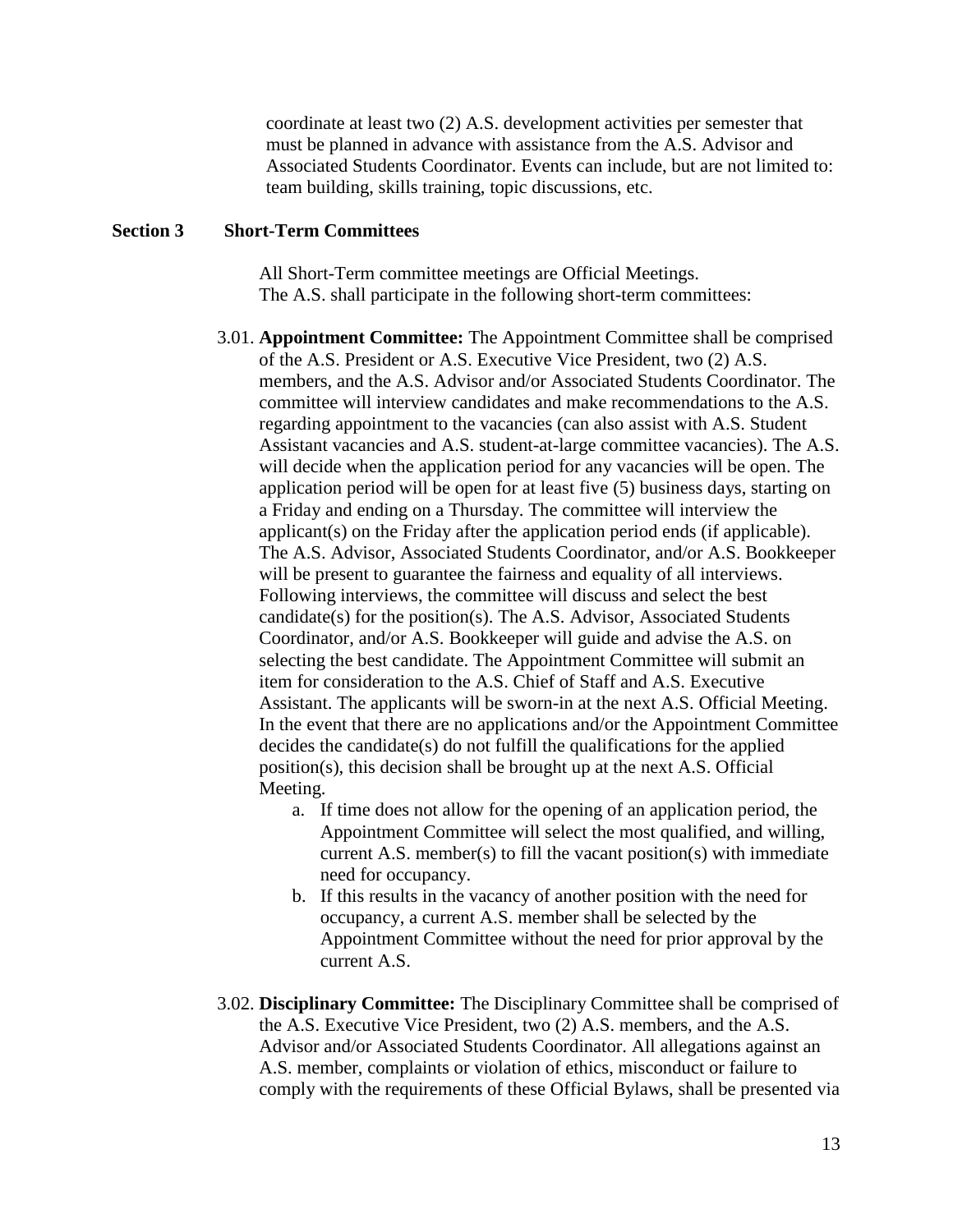written declaration to the President or Executive Vice President, depending on the A.S. member in question, and reviewed by the A.S. Advisor and/or Associated Students Coordinator at a special hearing.

- 3.03. **Elections Committee:** The Elections Committee shall be comprised of one (1) non-running A.S. member, the Elections Coordinator, and three (3) students-at-large. A non-running A.S. member is someone who will not be running for candidacy in A.S. Elections, a non-returning member. In the case that all members of the A.S. are running, then they shall be excluded from participating in the Elections Committee. An additional matriculated student who is not part of the A.S and non-running for office, shall replace the A.S. member's role in the Elections Committee.
- 3.04. **Finance Committee:** The Finance Committee will consist of the A.S. Vice President of Finance, A.S. President, and A.S. Bookkeeper. The purpose of the Finance Committee shall be to advise the Associated Students on how to preserve and protect the financial stability of the A.S.; to promote the betterment of its financial position; to assure its fiscal integrity; and to oversee, manage and distribute the financial resources placed in its charge on behalf of the students of San Diego State University - Imperial Valley in a fair and open manner, while deriving for them the maximum benefit from these resources. The A.S. Bookkeeper will oversee the financial reporting process to ensure the balance, transparency, and integrity of published financial information of the A.S.
- 3.05. **Hearing Committee:** The Hearing Committee, a separate board from the A.S.'s Disciplinary Committee, will be comprised of the A.S. Advisor and/or Associated Students Coordinator and two (2) A.S. members that are not part of the Disciplinary Committee. The special hearing shall be conducted in an open session. The action is done in good faith and in a fair and reasonable manner. The findings and any recommendations of the Hearing Committee shall be presented in writing to the A.S. for approval, with a copy to the accused member(s). The A.S. may remove a member only upon the approval of two-thirds (⅔) of the members present for the action at a regular or special A.S. Official Meeting. The accused member(s) must be given seven (7) days to vacate. The accused member(s) shall have the opportunity to be heard before a regular or special A.S. Official Meeting as to why the removal should not take place, either orally or in writing, no less than five (5) days before the effective date of the removal.
- 3.06. **Scholarship Committee:** The Scholarship Committee shall be comprised of the A.S. Executive of Finance and no more than two (2) students-at-large. There will be an application process to select students-at-large. The committee shall review all scholarship applications. Scholarships shall be separated into Regular Scholarships and Study Abroad Scholarship funds. The amount allocated to each scholarship fund shall be determined by the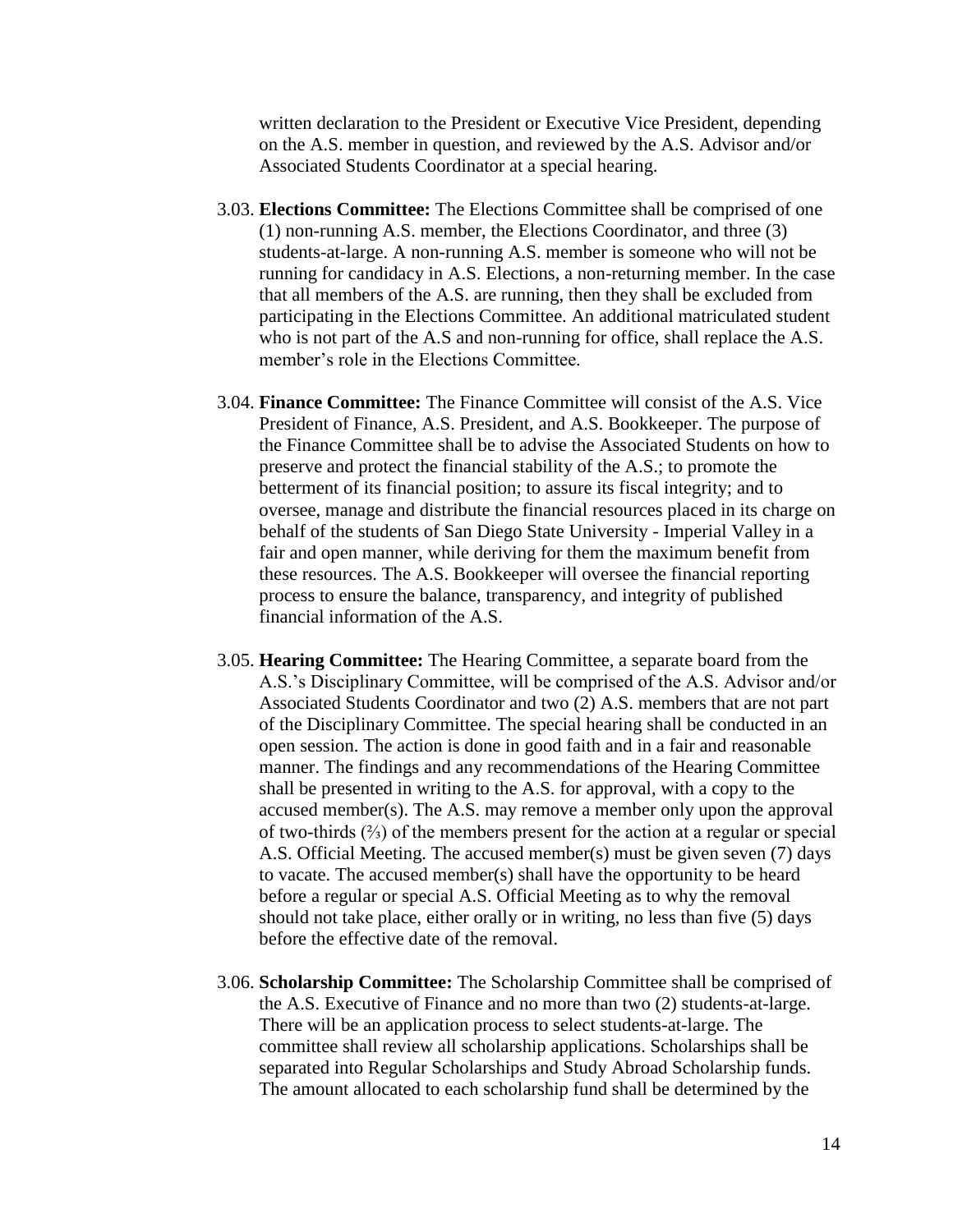A.S. Vice President of Finance with the guidance of the A.S. Bookkeeper and upon the approval of two-thirds  $(\frac{2}{3})$  of the A.S. members.

- 3.07. **SDSU-IV Campus Fee Advisory Committee (CFAC/IRA):** The SDSU-IV Campus Fee Advisory Committee (CFAC/IRA) shall include the A.S. President, or designee, and one (1) other A.S. member. The representatives will act as a liaison between the committee and the A.S.
- 3.08. **SDSU-IV Campus Fundraising Committee:** The SDSU-IV Campus Fundraising Committee shall include one (1) A.S. member. The A.S. member will be responsible for attending meetings and acting as a liaison between the committee and the A.S. The A.S. representative will attend meetings for the Fall and Spring fundraising events.
- 3.09. **SDSU-IV Commencement Committee:** The SDSU-IV Commencement Committee shall include the A.S. President and one (1) other A.S. member. A.S. members will be responsible for attending Commencement Meetings and act as a liaison between the committee and the A.S.
- 3.10. **Welcome Back Committee:** The Welcome Back Committee requires the participation of all A.S. members. All A.S. members shall assist in the Fall and Spring Welcome Backs.
- 3.11. **University Senate:** Associated Students, with advice of the A.S. Advisor and Associated Student Coordinator, shall appoint one (1) undergraduate student and one (1) graduate student to represent Associated Students – Imperial Valley in the University Senate. The A.S. President and the A.S. Vice President of University Affairs must either, designate a Senator or serve in the governing body if the terms stated above apply to either or.

### **Section 4 New Committees**

4.01. If at any time the A.S. wishes to form a new committee, the new committee must be approved by a two-thirds  $(\frac{2}{3})$  vote of the A.S. members. The new committee should be beneficial to the campus community.

#### **Section 5 Initial Duties**

- 5.01. Once candidates are elected for the positions, the candidates must assist in events starting in May.
- 5.02. If deemed necessary, a mandatory retreat must be held in May after Commencement to prepare the newly elected A.S. members. Additional retreats (Fall, Summer, or Winter) shall be discussed and approved by the newly elected A.S. before they can be held.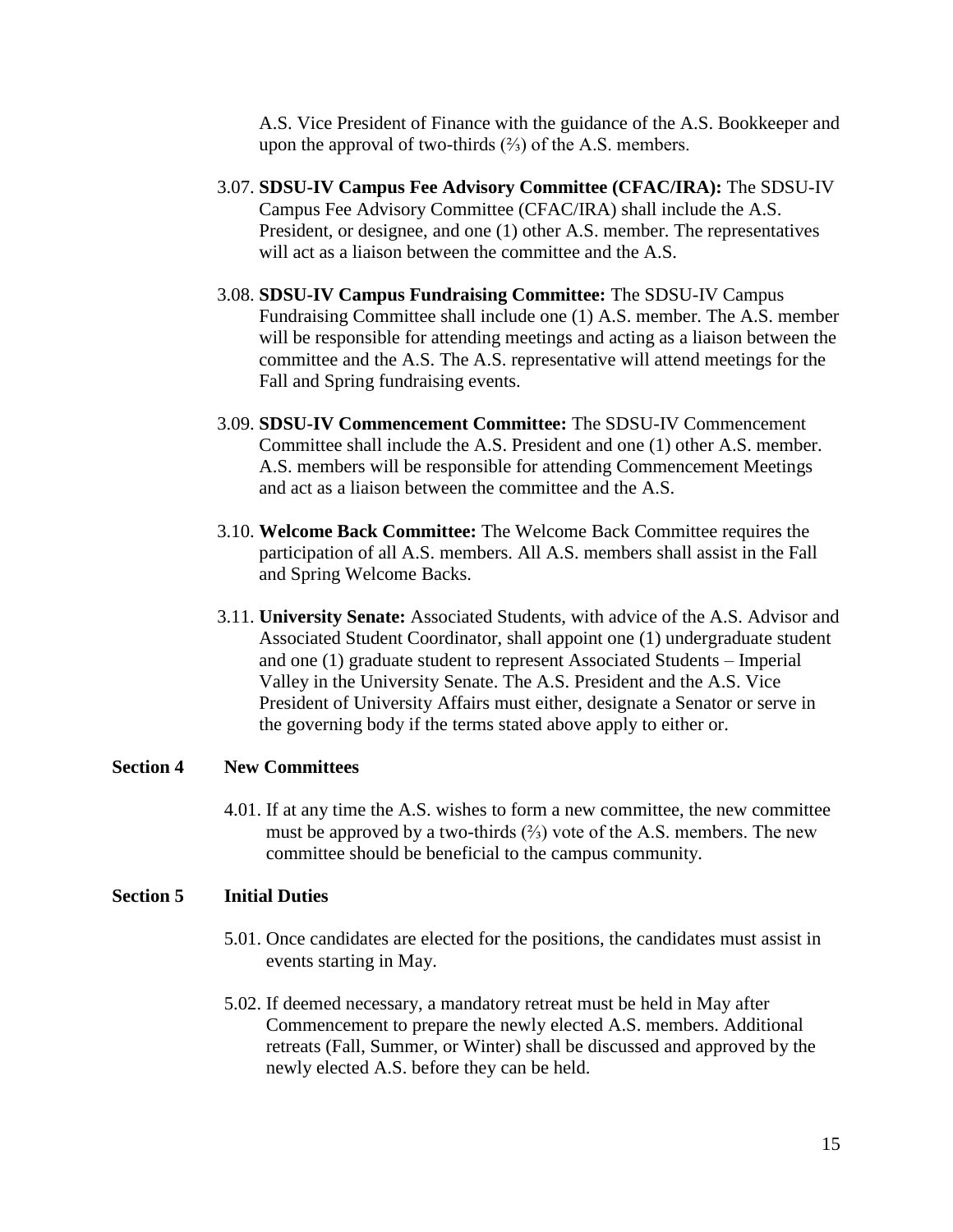5.03. A.S. members must complete six (6) office hours during the month of July or August (upon available dates and times).

# **ARTICLE VI**

#### **Section 1 Associated Students Meetings and Records**

- 1.01. The A.S. shall hold one (1) weekly meeting open to all interested persons in accordance with applicable law. A.S. members may join meetings via teleconference upon approved circumstances (this will not be counted as an absence). Members joining meetings via teleconference are still able to vote.
- 1.02. Students, faculty, staff, and community members may speak during the Public Comment section of the A.S. Official Meeting. On the A.S. Official Agenda, the Public Comment section takes place after attendance is taken of all A.S. members, staff, and visitors present, and before University Reports and Presentations. All visitors must state their full name and occupation, and the time allotted shall be determined by the meeting chair.
- 1.03. The meeting time and location shall be determined by quorum (50% +1) of the A.S voting members.
- 1.04. The A.S. may also convene other than at regular meeting times without public announcement, but may only:
	- a. Vote on Emergency Basis: The A.S. President may call for a special meeting of the A.S. The quorum shall consist of fifty percent plus one  $(50% + 1)$  of the filled voting seats present at emergency meetings.
	- b. Discuss forthcoming agenda.
- 1.05. Two (2) Special Summer Meetings shall be required before the Fall Semester begins. Only one (1) absence will be allowed during the Summer Meetings (this excludes any school related activities included but not limited to: class, study abroad programs, and/or course required internships). If additional meetings are held during the Summer, the A.S. members will not be penalized for their absence.
- 1.06. Procedures in the meeting shall follow Gloria Romero Act and/or any similar procedures that may add to the effectiveness of student business.
	- a. Committee Chairs, A.S. Advisor, Associated Students Coordinator, and A.S. Bookkeeper must email committee reports to A.S. Executive Assistant within the set deadline before the A.S. Official Meeting.
	- b. Reports submitted past set deadline established by the A.S. Executive Assistant will not be recorded on the A.S. Official Minutes.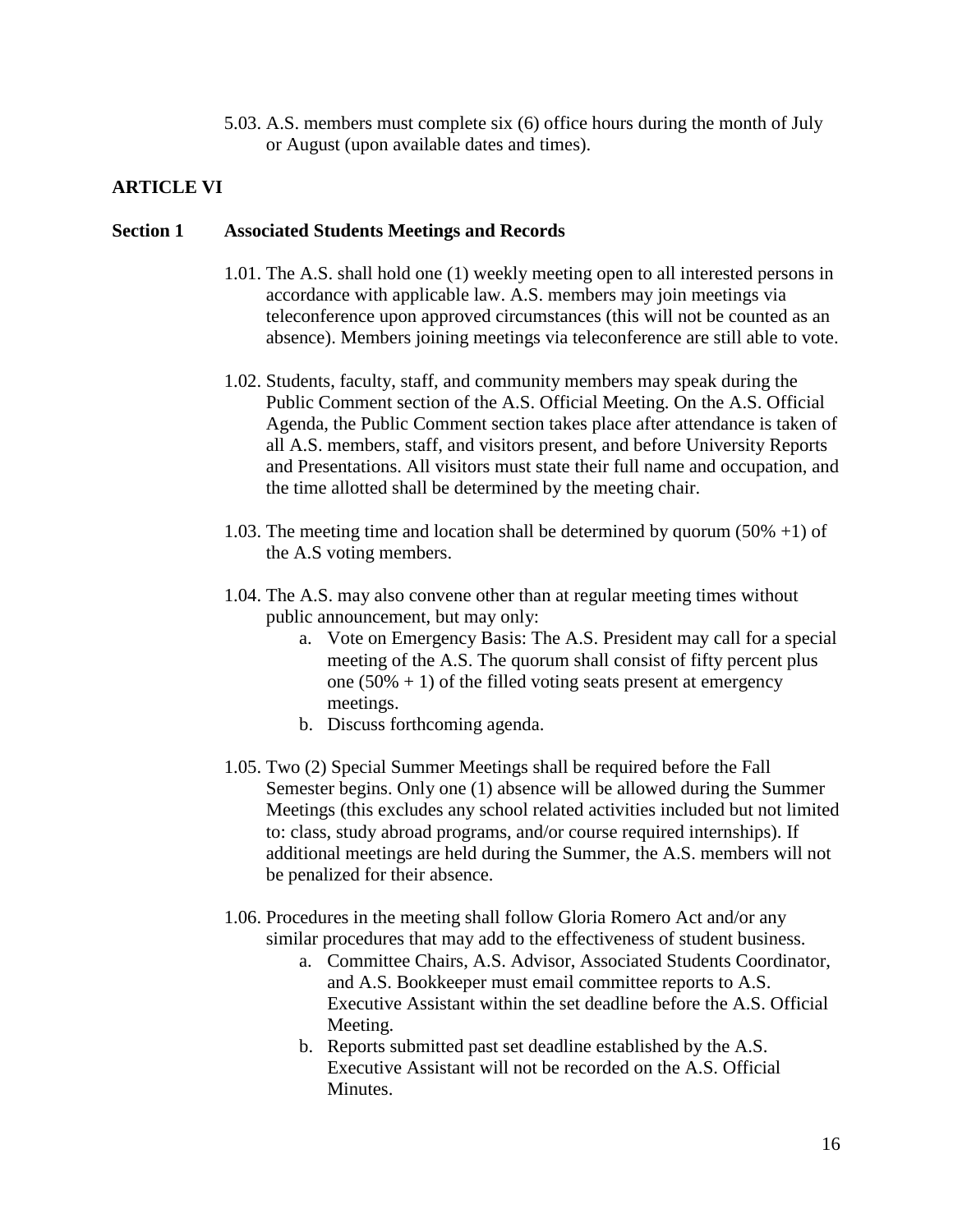- 1.07. If the President and Executive Vice President are both absent from an A.S. Official Meeting, the Vice President of Finance shall preside as chair. If neither the President, Executive Vice President, nor Vice President of Finance are present, the Vice President of University Affairs shall preside as chair. In the event that none of the Executive Officers are present for the meeting, the meeting shall be cancelled.
- 1.08. A.S. Agendas and A.S. Minutes of all regular and other meetings shall be posted on the A.S. Website and/or printed and posted on the information board by the A.S. Office in the Student Union Building and the bulletin board near the San Diego State University - Imperial Valley parking lot. A.S. Agendas and A.S. Minutes shall be posted three (3) business days prior to the next meeting, except when meeting on an emergency basis.

# **ARTICLE VII**

#### **Section 1 Discipline**

For the purpose of establishing accountability and fairness for A.S. members, these rules and regulations shall apply to all members.

- 1.01. A member will be considered tardy when they arrive over ten (10) minutes late to any A.S. event. A member will be considered tardy from any A.S. Meeting if they are not present when roll call has begun. A tardy will also apply to a member who leaves early from any A.S. events and/or meetings without adequate previous notice. Three (3) tardies will count as one (1) unexcused absence.
- 1.02. A member has a minimum of three (3) business days to inform and submit an Excused Absence Form notice if they plan to be absent from an event and/or meeting. Members who know they will be absent from an event and/or meeting must notify all A.S. members, A.S. Advisor, Associated Students Coordinator, and A.S. Bookkeeper via email. A member shall be allowed no more than two (2) unexcused absences and three (3) excused absences for official events/meetings per semester; Summer absences will not be included for the Fall Semester. The A.S. President and A.S. Executive Vice President will determine the validity of all excused absences.
- 1.03. Absences can be excused if the A.S. President and/or Executive Vice President is presented with a written documentation within one (1) week of the absence in question. The member may request a meeting with the President and/or Executive Vice President and A.S. Advisor and/or Associated Students Coordinator if they are not able to present any tangible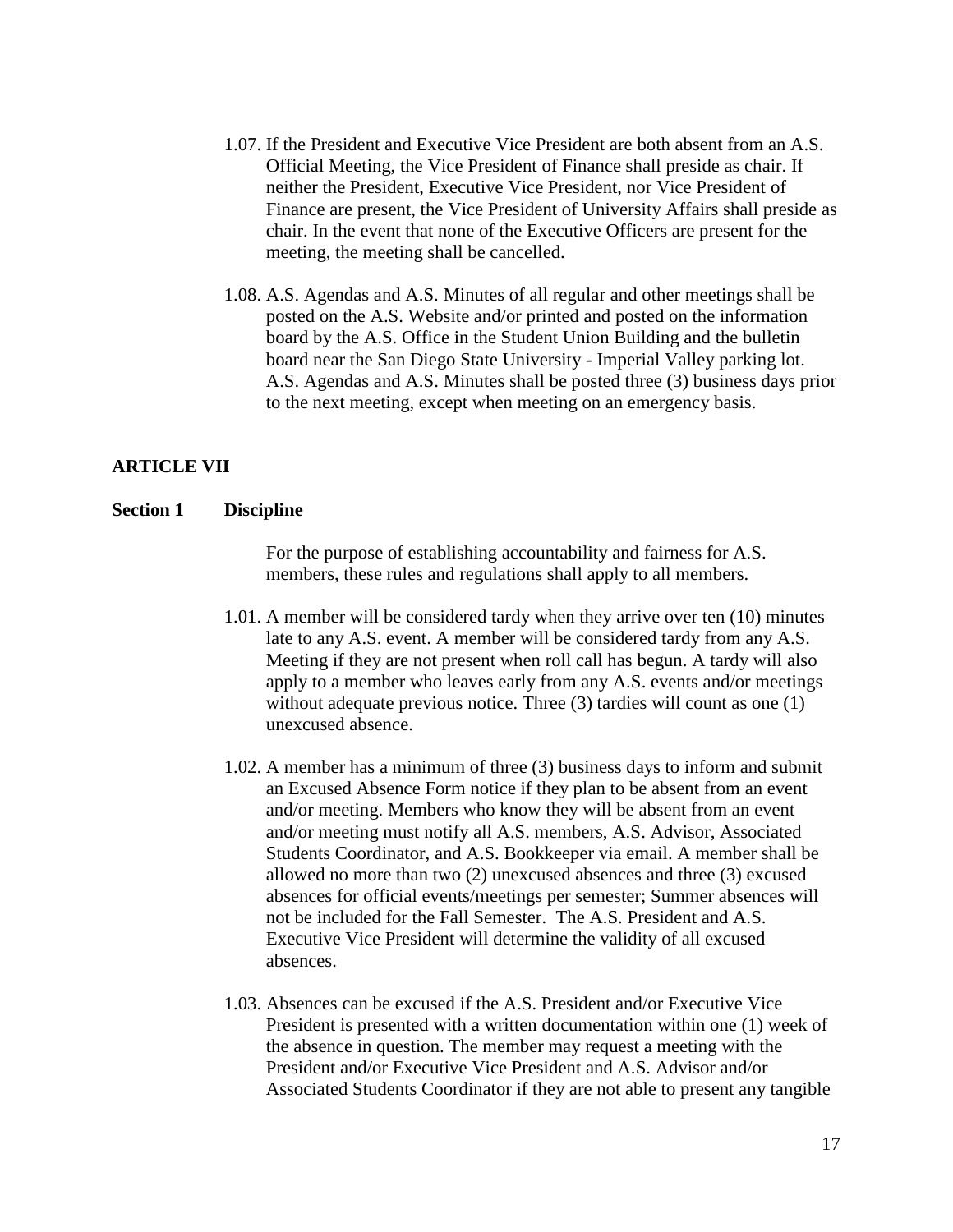proof to excuse the absence but would like consideration.

- 1.04. If an unforeseen emergency occurs before or on the day of an event/meeting, the A.S. member must notify all A.S. members, A.S. Advisor, Associated Students Coordinator, and A.S. Bookkeeper via email as soon as possible. The A.S. member will have twenty-four (24) hours to present appropriate documentation to justify the absence.
- 1.05. The A.S. Advisor, Associated Students Coordinator, President and Executive Vice President shall have the authority to issue verbal warnings and write-ups to A.S. members.
	- a. At the time of the sixth combined absence (excused or unexcused), a write-up will be presented to said member. Any further absences will result in a verbal warning.
	- b. After receiving two (2) verbal warnings, a member shall be presented with a write-up if they commit at least one (1) of the following:
		- 1. Has lacked in fulfilling their set responsibilities.
		- 2. Has violated the Standards of Conduct (See Article XII) incidents in which an A.S. member has received their sixth combined absence (excused or unexcused) in one (1) semester for official events/meetings. The incidents will be described in detail (dates, times, nature of the incident, etc.).
- 1.06. When a member is presented with their third write-up, they will be notified of their removal from A.S.
- 1.07. If a member is removed from A.S. because of disciplinary actions, they will not be able to serve in A.S. office indefinitely. Immediately after termination, they must return the A.S. office keys and any other A.S. issued materials (name tag, polos, etc.).

#### **Section 2 Recall**

- 2.01. The A.S. shall have the authority to remove or call for the resignation of a member provided that:
	- a. The cause is specified in these Official Bylaws
	- b. The cause is related to the qualifications of the member to continue in office such as the breach of duties and responsibilities, eligibility requirements provided in these Official Bylaws
	- c. A member has engaged in unacceptable activities such as, but not limited to: harassment, stealing, or causing damage to campus facilities. Other forms of improper conduct may be considered as unacceptable by the Disciplinary Committee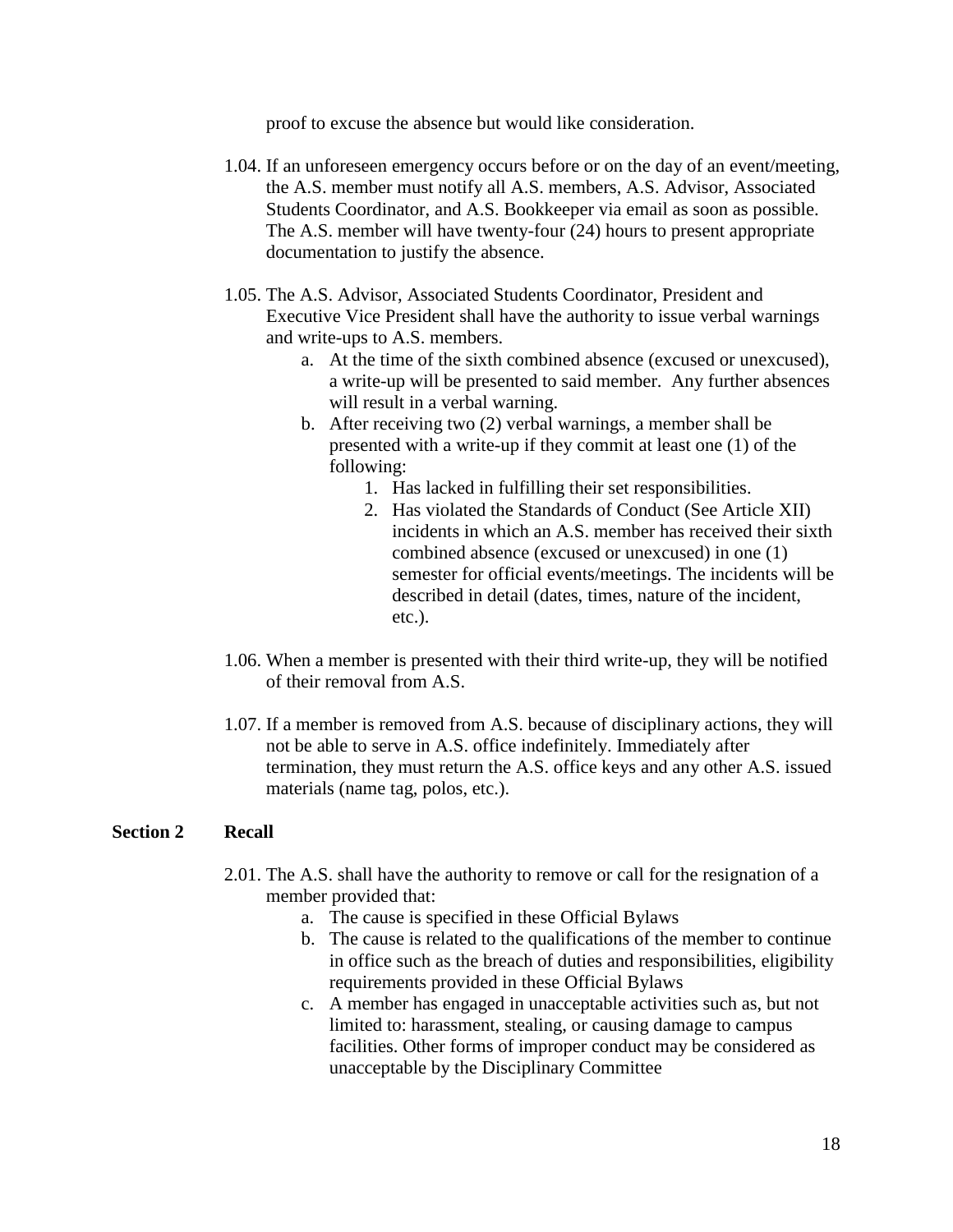- 2.02. The A.S.'s Disciplinary Committee will meet in private to discuss violations. All allegations against an A.S. member shall be presented via written declaration to the President or Executive Vice President, depending on the A.S. member in question, and reviewed by the A.S. Advisor and/or Associated Students Coordinator at a special hearing.
- 2.03. The accused member must be present when they are called to resign in the special hearing and will consequently be placed under review for seven (7) working days. During this period, they may not carry out regular duties or represent the A.S. at large in any capacity. The accused member shall also receive written notice at the beginning of their review period of the hearing date. The accused member shall return the A.S. office keys to the San Diego State University - Imperial Valley Cashier, right before the review period begins. The notice of the hearing shall include a copy of the written declaration outlining the allegations against the A.S. member. This shall include any documentation such as write-ups given to the member.

# **ARTICLE VIII**

# **Section 1 Referendums**

- 1.01. Matters relating to the A.S. (that do not involve recall or other issues resolvable within the A.S.) shall be decided by referendum of a majority of votes cast when the conditions of the succeeding sections of this Article are met.
- 1.02. The presiding officer of the A.S. shall declare a referendum:
	- a. Upon receiving a petition calling for a referendum signed by at least thirty percent (30%) of the A.S.
	- b. Upon receiving thirty percent (30%) of signatures from the A.S., a two-thirds (⅔) of the votes shall be necessary to pass the initiative
	- c. In any other case in which the A.S. feels it is necessary
- 1.03. An announced meeting to discuss a given referendum followed by the referendum itself shall take place no later than thirty (30) working days from the time the referendum is initiated.
- 1.04. Voting on proposed referendums shall take place during a set week during the month of February or March.
- 1.05. Polls shall remain open for four (4) working days, beginning on a Monday and ending on a Thursday, for all referendums.

# **ARTICLE IX**

**Section 1 Budget Review**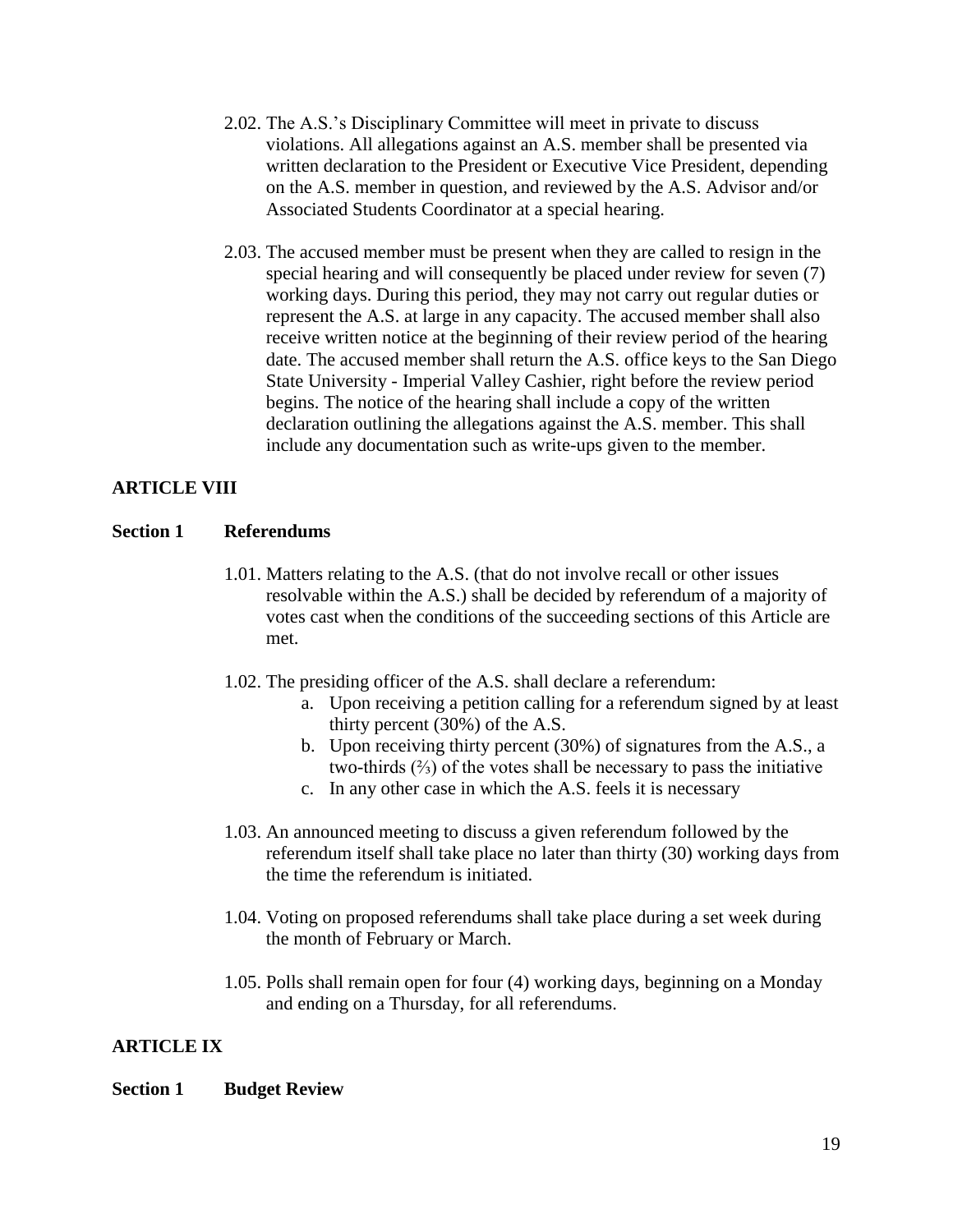1.01. The A.S. Vice President of Finance and A.S. Bookkeeper will formulate the budget during a Finance Committee meeting. After formulation, the A.S. will approve the budget at an A.S. Official Meeting. The budget must be approved by the A.S. prior to reconvening in the Spring Semester with a majority vote.

# **ARTICLE X**

# **Section 1 Amendments**

1.01 Official Bylaws may be amended by the A.S. by a majority vote. In order for these bylaws to remain in force, they must be reviewed, revised and affirmed by the initials of the President located on the cover page of the Official Bylaws. All proposed amendments or revisions shall be reviewed by the Bylaws Committee prior to consideration by the A.S.

# **ARTICLE XI**

# **Section 1 Oath to Office**

1.01. All newly elected A.S. members, staff and representatives must affirm the following oath as they take office:

I (Name), as duly elected (A.S. Officer/Representative) of the Associated Students, San Diego State University - Imperial Valley, do swear that I will faithfully fulfill the duties of this office as provided in these Official Bylaws. I will strive to establish representative government, maintain academic freedom, and defend student rights. I will work toward the strengthening of the cooperation between the Associated Students and the administration, and work toward bettering my leadership qualities and scholastic standards. With these thoughts in mind, I shall set as my goal the betterment of San Diego State University - Imperial Valley; I so affirm.

1.02. The Oath to Office will be considered an A.S. members' verbal agreement to fulfill their duties. By reciting the Oath to Office, all A.S. members and staff are acknowledging an understanding of their duties and an awareness of the consequences that may ensue if they do not fulfill their duties.

# **Article XII**

# **Section 1 Standards of Conduct**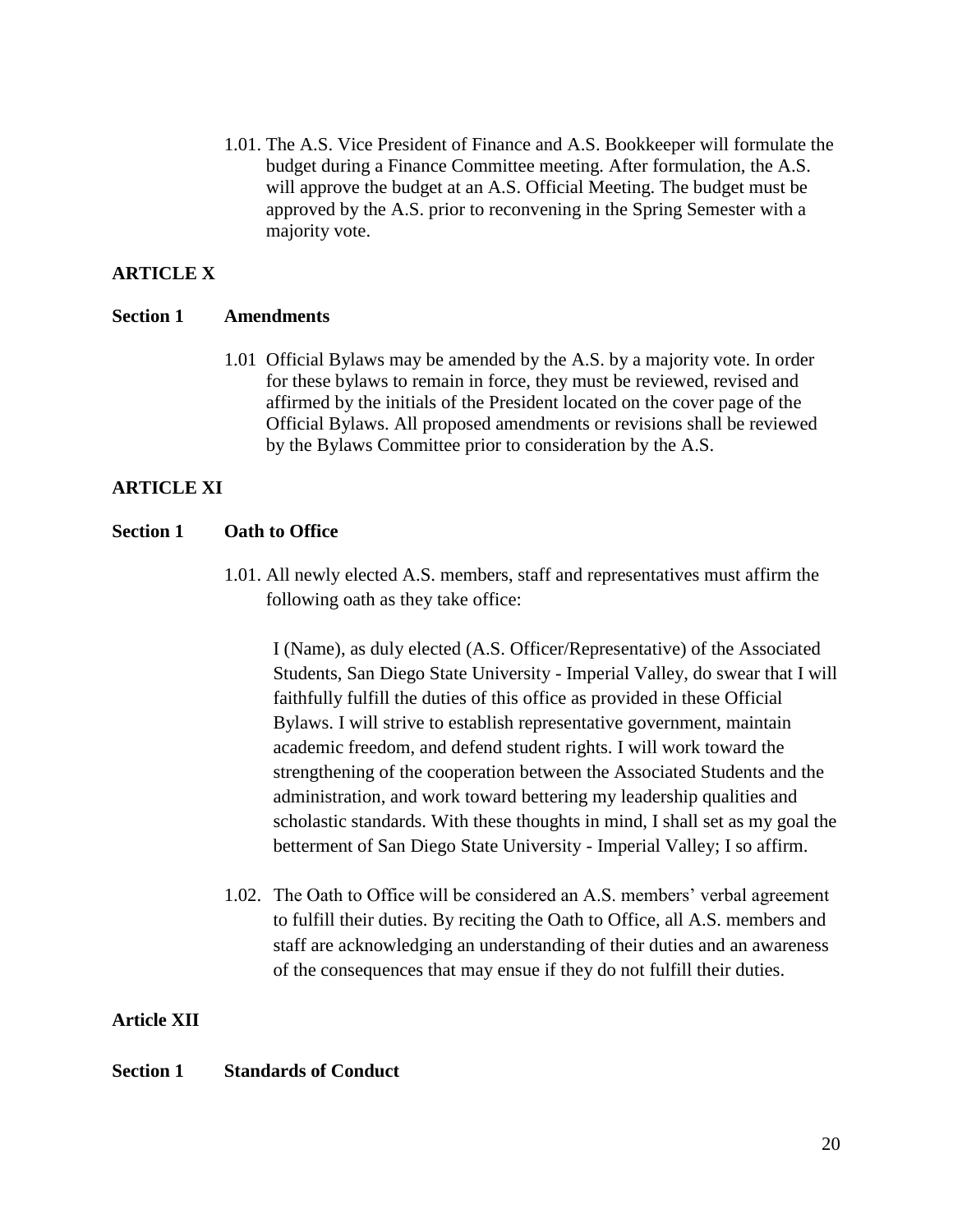- 1.01. A.S. members shall avoid putting themselves in a position where their personal interest and that of the A.S. appears to be in conflict or might interfere with their ability to perform their job to the best of their ability.
- 1.02. A.S. members shall not give, offer, or accept to give gratuities by anyone with the purpose of influencing judgment.
- 1.03. A.S. members shall exercise diligent care of A.S. supplies and equipment entrusted to them.
	- a. In the event an A.S. member misplaces key(s), they must abide to the fees associated such as key replacement, locking mechanisms, maintenance, etc.
- 1.04. A.S. members must reply to all emails by set deadlines.
- 1.05. A.S. members shall not use A.S. property and/or services for personal gain and shall not remove or dispose of A.S. materials, supplies, or equipment without proper authorization.
- 1.06. Discrimination against anyone on the basis of: political beliefs, race, religion, color, sex, age, disability, marital status, sexual orientation, gender identity and expression, national origin, pregnancy, medical condition, covered veteran status, and economical standing will not be tolerated. All A.S. members shall not engage in any form of harassment. They can and will be held accountable for their actions.

# **Article XIII**

# **Section 1 Office Etiquette**

- 1.01. The A.S. facilities are intended for professional use only. All A.S. members and staff members (A.S. Advisor, Associated Students Coordinator, A.S. Bookkeeper, and A.S. Student Assistants) are expected to uphold the standards of office etiquette specified below. Any responsibilities and/or job activities not related to the A.S. should not be completed with the use of A.S. resources or offices.
- 1.02. A.S. members, A.S. staff members, and A.S. Student Assistants shall be the only individuals allowed in the A.S. Offices. SDSU-IV faculty and staff members are allowed in offices if necessary. If the A.S. decides on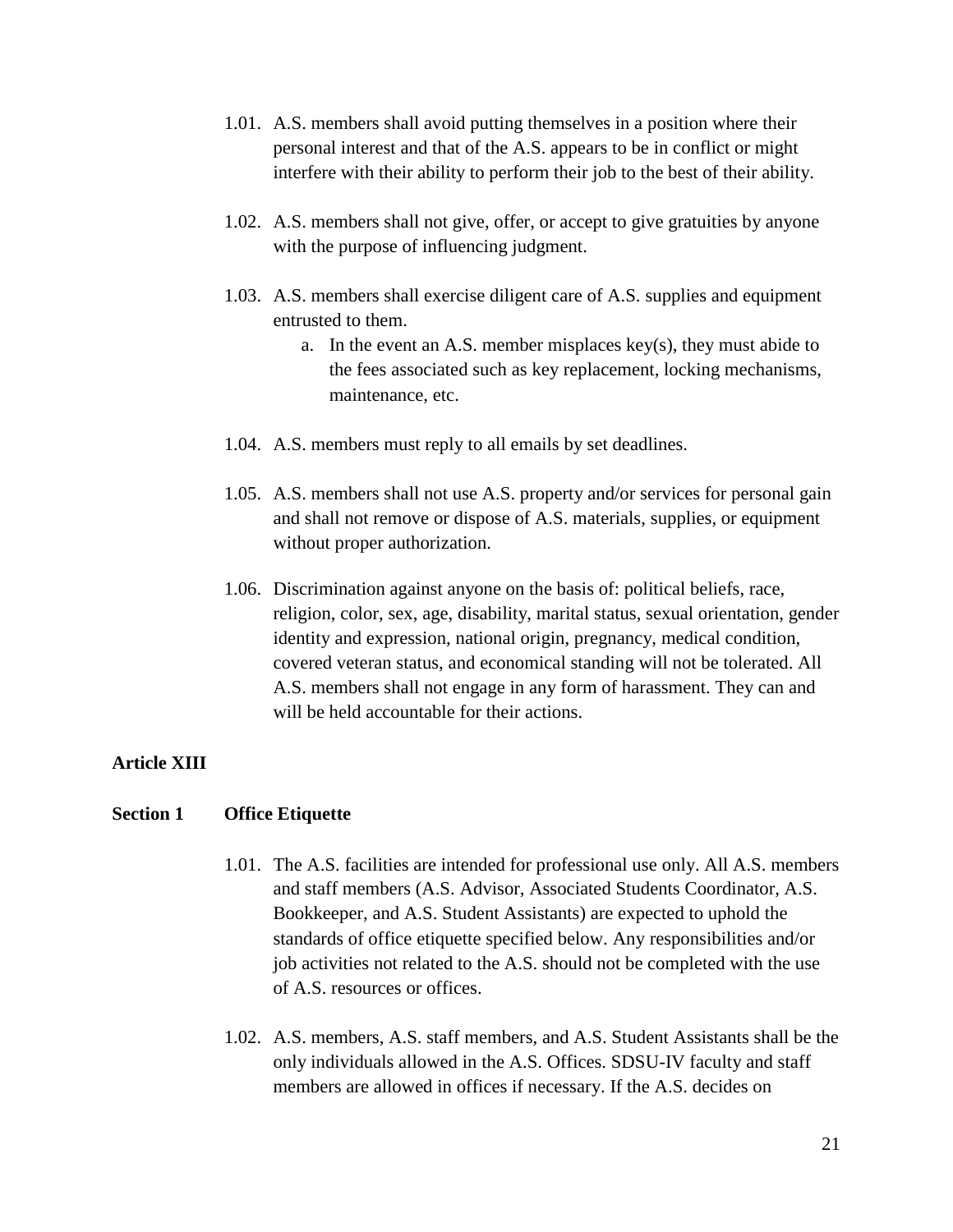deviating from this etiquette, the A.S. may decide to allow student volunteers in the office by creating a procedure and by passing a majority (50% +1) vote at the beginning of each semester on how such an action should be handled.

- 1.03. When leaving the office, office doors are to remain locked and closed at all times.
- 1.04. All A.S. members who possess keys to the Student Union Building must be administered a personalized alarm code. This code must not be shared.
- 1.05. Computers can only be utilized by the A.S. members A.S. staff members, and A.S. Student Assistants. Computer policy will limit access to online resources only necessary to complete their daily tasks/activities. Using resources/websites non-related to A.S. activities is not allowed. The use of A.S. technology equipment for personal use is strictly prohibited. Personal social media may be limited only to promote A.S. events/activities. If any of the computer policies are breached, privileges will be revoked.
- 1.06. All electronic office equipment must be turned off at the end of every use. Office printers are only for the use of printing A.S. related materials. Downloading files to an office computer is strictly prohibited unless the documents are A.S. related, such as, agendas, minutes, work orders, forms, etc. Office equipment is not allowed to leave the approved facilities without authorization.
- 1.07. All A.S members are expected to adhere to the Student Union Building's hours of operation, unless required for A.S. events.

### **APPENDIX A ELECTIONS**

#### **Section 1 General Elections: Procedures**

- 1.01. General elections and any special elections called by the A.S. shall be conducted via the internet during the approved voting period utilizing an approved web-based format that is accessible to all students, anywhere in the world, who are enrolled at San Diego State University - Imperial Valley for the semester in which the election is taking place.
- 1.02. As governing bodies, A.S. members, A.S. Advisor, Associated Students Coordinator, and A.S. Bookkeeper shall not endorse any candidates for any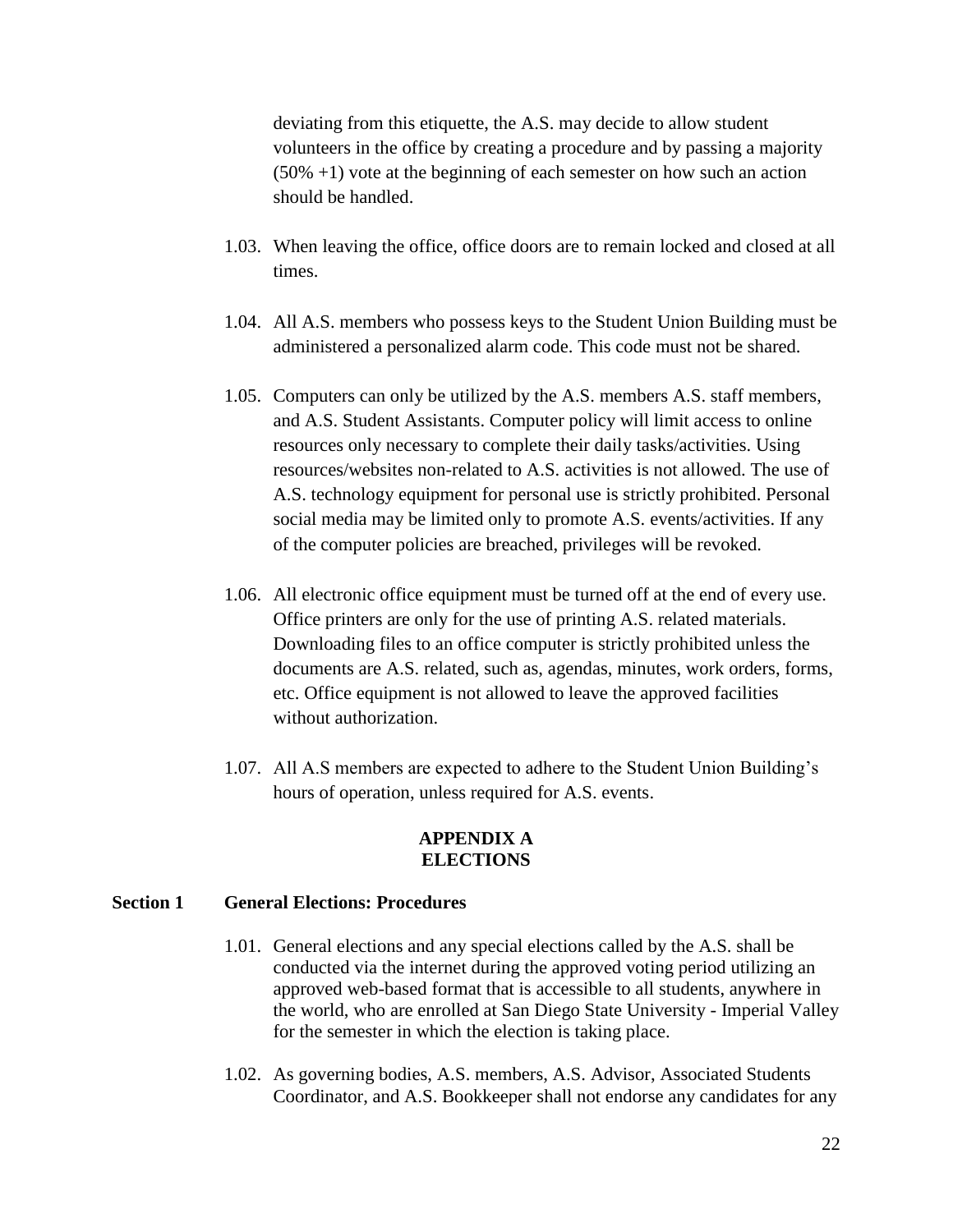office. All faculty, staff, and lecturers shall not endorse a candidate. The Elections Committee and governing bodies shall not facilitate the process of offering prospective voters incentives and/or merits of any kind in exchange for voting. Violations of this section shall necessitate that the election is invalidated and it shall be necessary to hold another election.

- 1.03. If requirements are met, the student shall be considered an official candidate at the time they file their application by said deadline.
- 1.04. The candidate shall attend the mandatory Elections Code meeting to obtain nomination information.
- 1.05. Candidates shall participate in a mandatory Elections event.
- 1.06. All elected candidates must attend the last A.S. Official Meeting of the Spring Semester to be sworn in.
- 1.07. Once candidates are elected for the positions, the candidates have the opportunity, but are not required to observe the duties of the A.S. member currently in the position they are pursuing.

#### **Section 2 Write-In Procedures**

- 2.01. If a San Diego State University Imperial Valley student wishes to run as a write-in candidate during an A.S. Election, candidacy shall be officially declared by filing a write-in candidate application by the set deadline.
- 2.02. Write-in candidates are eligible to campaign during the campaigning period.
- 2.03. Write-in candidates will not be a part of the candidate statement page, which will be accessible to voters while voting.
- 2.04. If a voter chooses to vote for a write-in candidate, they will type in the candidate's name in the designated ballot location for the office in question.
- 2.05. Any name typed upon a ballot, including a reasonable likeness of the spelling of such a name, shall be counted for the office under which it is written. The name must be written in the blank space provided for write-in candidates for said office, and the bubble must be filled in next to the written name; otherwise it shall be disregarded.
- 2.06. No name typed upon a ballot in any A.S. Election shall be counted for an office unless the person named has fulfilled the candidate write-in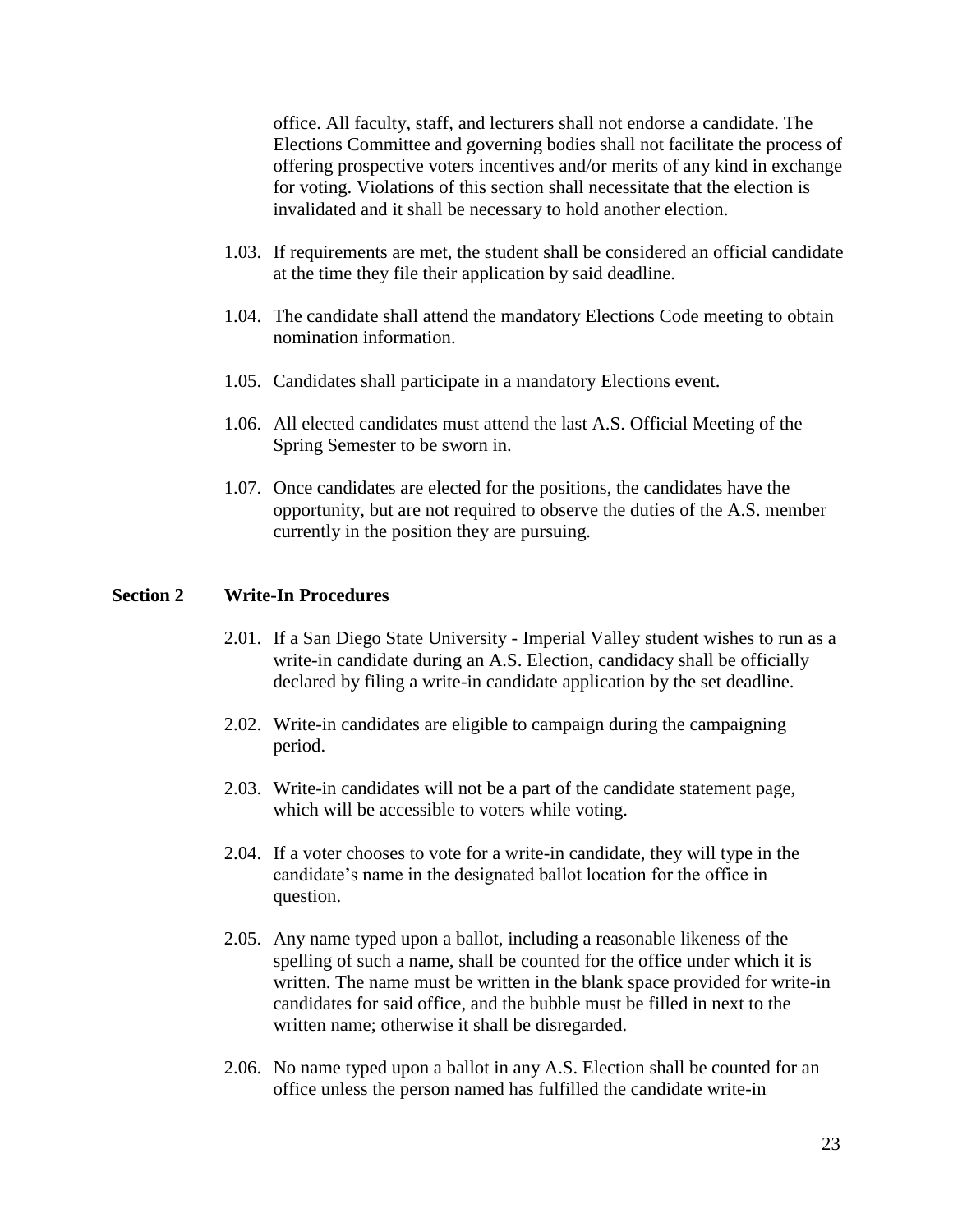application.

- 2.07. The Elections Committee shall maintain complete records of all elections, copies of any written challenges, complaints, or other documents giving rise to Elections Committee hearings; requests for and result of recounts; and any other information or documents appropriate to all elections. These documents shall be kept for three (3) months after the election, or until any dispute arising from the election, is resolved. Election records shall be accessible to interested students, A.S. officers, and employees of the university upon written request to the Elections Committee. At least one (1) copy of the election results shall be maintained in the A.S. files.
- 2.08. When elections conclude and seats are vacant, an approved appointment process may be used to fill vacant seats in the A.S., as specified in these Bylaws.

# **Section 3 Elections Code: Candidate Policy**

- 3.01. All candidates shall be in good academic and disciplinary standing with the institution (not on academic or disciplinary probation) as stated in Article IV of the A.S. Official Bylaws, at the time of the submission of the candidate's application.
- 3.02. At the time of the application submission, all prospective candidates for the A.S. shall declare the position for which they are seeking.
- 3.03. Any matriculated student, who has met the minimum requirements (See Article IV) for being a part of the A.S., may submit an application for their candidacy for any eligible A.S. seat. The application period for the available seats shall be open for a set one (1) week in the months of January or February.
- 3.04. Disqualified candidates are ineligible to run as write-in candidates as outlined in Section 4 of the Elections Code.
- 3.05. All candidates shall be listed on the ballot under the name specified in the candidate application packet. Changes to the name of a candidate on the elections ballot shall be made only upon approval of the Elections Committee.
- 3.06. If a candidate statement is submitted (125 words maximum), all words such as "a," "an," "the," "A.S." etc. would be considered one word each. "100" would be considered one word while "one hundred" would be considered two (2) words. Words separated by a backlash will be considered two (2) words e.g. campus/university. If more than 125 words are submitted, the statement will be cut off at the  $125<sup>th</sup>$  word.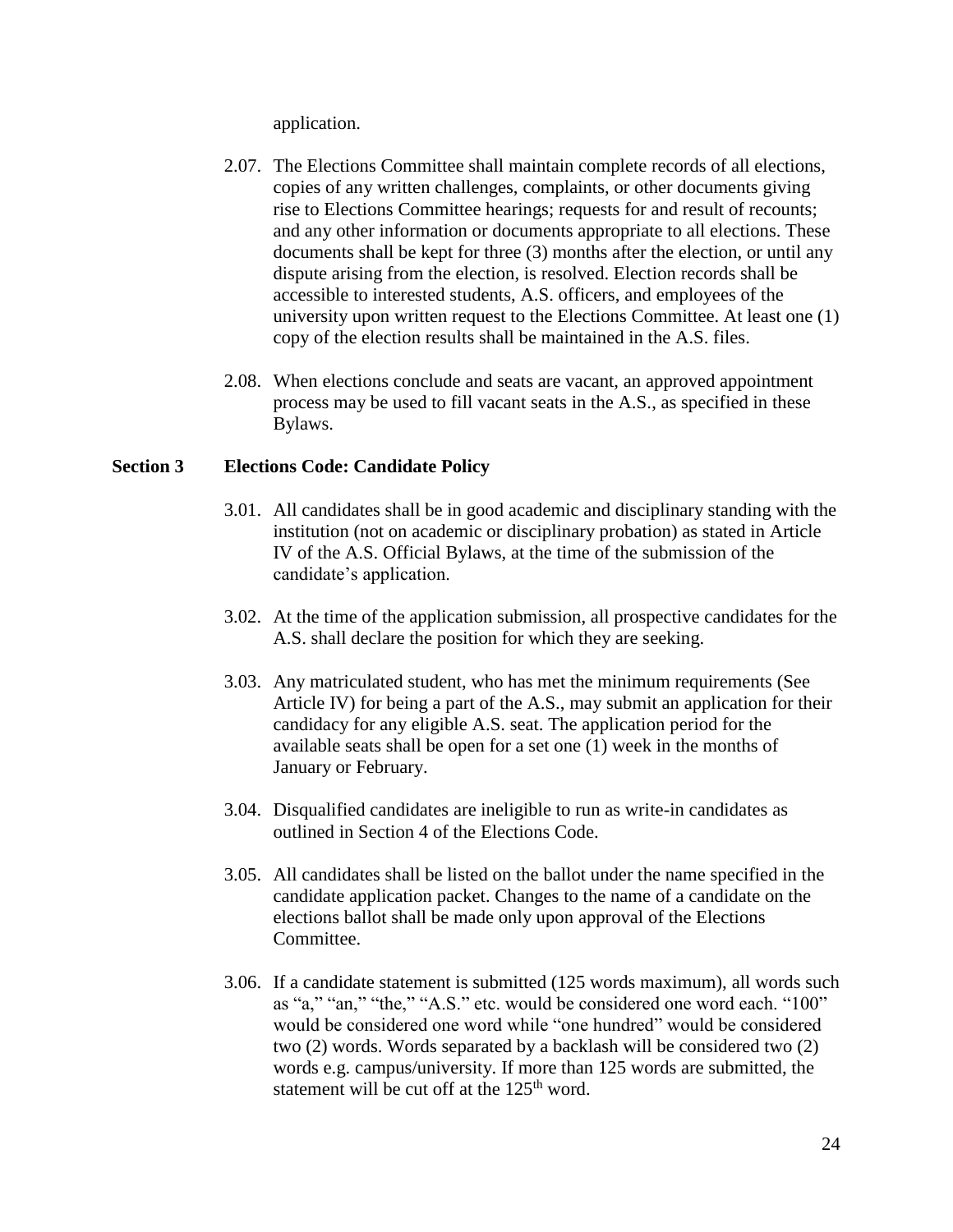- 3.07. A.S., faculty, and staff polls shall remain open for the duration of four (4) working days, beginning on a Monday at 12:00 a.m. and ending on a Thursday at 11:59 p.m.
- 3.08. Dates for general elections shall be selected by the Elections Committee with the approval of the A.S. Advisor or designee. The Elections Committee shall schedule elections for one (1) week during the months of February or March. Selection of times and balloting shall be established by the Elections Committee with the approval of the A.S. Advisor or designee. The Elections Calendar will be presented to the A.S. for approval. The Elections Calendar will be an official document once it has been motioned for.
- 3.09. Voting instructions as approved by the Elections Committee shall be listed on the ballot.
- 3.10. The following procedures shall be utilized during balloting:
	- a. In order to vote, a student will need to access their SDSU WebPortal and enter their SDSUid and password. In order to vote in person, a student will need their SDSU Red ID.
	- b. Each student will be allowed to vote once. If for any reason the student is unable to vote, they will be instructed by a message on screen to contact the Elections Coordinator or designee.
	- c. Each student will be able to vote for the following offices: A.S. President, A.S. Executive Vice President, A.S. Vice President of Finance, A.S. Vice President of University Affairs, and A.S. Senators.
	- d. Any visually and/or physically challenged voter who requires assistance in voting may have a person of their own choosing assist them with the voting process.
- 3.11. The A.S. President, A.S. Executive Vice President, A.S. Vice President of Finance, A.S. Vice President of University Affairs, and A.S. Senators shall be elected by a majority vote. A student may not hold more than one (1) elected office simultaneously.
- 3.12. In the case that voting is not made available online, A.S., faculty, and staff polls shall remain open for the duration of four (4) working days, beginning on a Monday and ending on a Thursday. Voting shall take place for at least three to four (3-4) hours during each working day. The Elections Committee shall schedule the hours of voting at the convenience of the students-at-large, with the approval of the A.S.
- 3.13. In the event of a tie vote for two (2) or more candidates for the same elected office, the Elections Committee shall determine and publish a date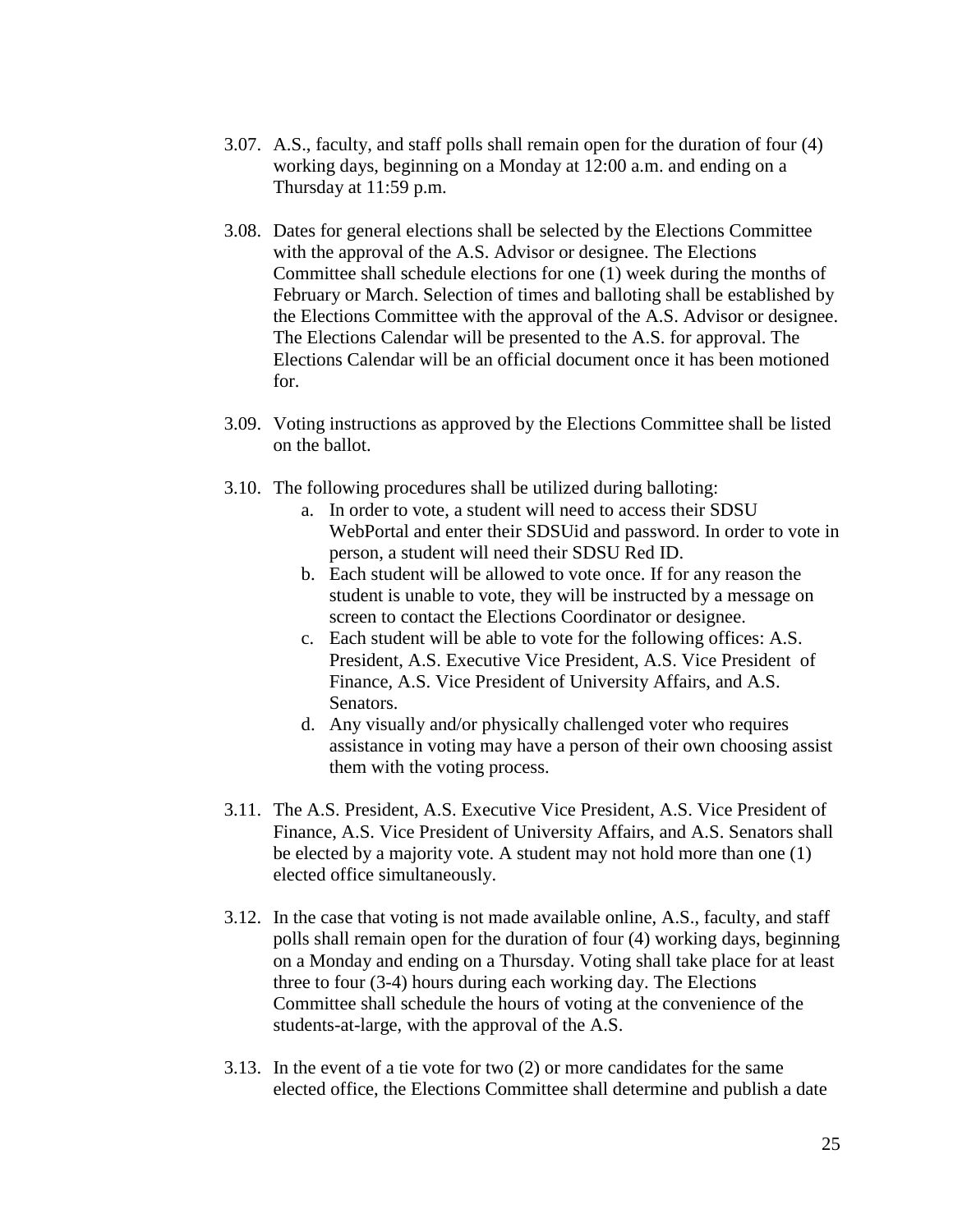for a run-off election in all available media. The first date shall be within twenty-one (21) calendar days of the first day of the election. The Elections Committee shall specify further allowable campaigning at the time of announcing the run-off date, as may be necessary for any run-off election.

- 3.14. Write-in candidates shall be entitled to a seat upon winning an election and meeting the other qualification(s) pursuant to applicable provisions within Appendix A. The Elections Committee, in accordance with Appendix A Section 2 of the Elections Code, shall disqualify those not meeting the qualifications.
- 3.15. In the event that a candidate withdraws or is removed from the election after the SDSU WebPortal ballot has been finalized and programmed for voting, the Elections Coordinator should make every effort to notify potential voters as soon as possible. The Elections Coordinator should inform the A.S. Advisor or designee so candidate(s) can be removed from the ballot. Any votes for the candidate who withdrew shall be counted and made public when the elections results are published.

### **Section 4 Violations of the Elections Code**

- 4.01. A candidate may be removed from candidacy if said candidate accumulates two (2) reprimands for violating this Elections Code (subject to the discretion of the Elections Committee). If a candidate is removed from elections, they are not eligible to participate in elections for the upcoming A.S.
- 4.02. All complaints or violations shall be submitted via email or in writing to the Elections Coordinator within 48 hours after becoming aware of the alleged violation. If applicable, all evidence of alleged violation shall be submitted (e.g. photos, audio, video, etc.) to the Elections Committee. The Elections Committee has the authority to find a candidate in violation and to decide a penalty.
- 4.03. If the Elections Committee is aware of a violation of the Elections Code, they may call a special hearing to review the possible violation. This hearing will be treated the same as a complaint hearing.
- 4.04. The Elections Committee shall make a ruling upon a complaint within three (3) business days of the submission of that complaint. For a complaint to be addressed, all voting members of the Elections Committee shall be present. A majority vote of the Elections Committee shall be required for a complaint of a violation and penalty to be upheld.
- 4.05. When a complaint is filed, the candidate and the author will be notified of when the complaint hearing is and where it will be located. All parties will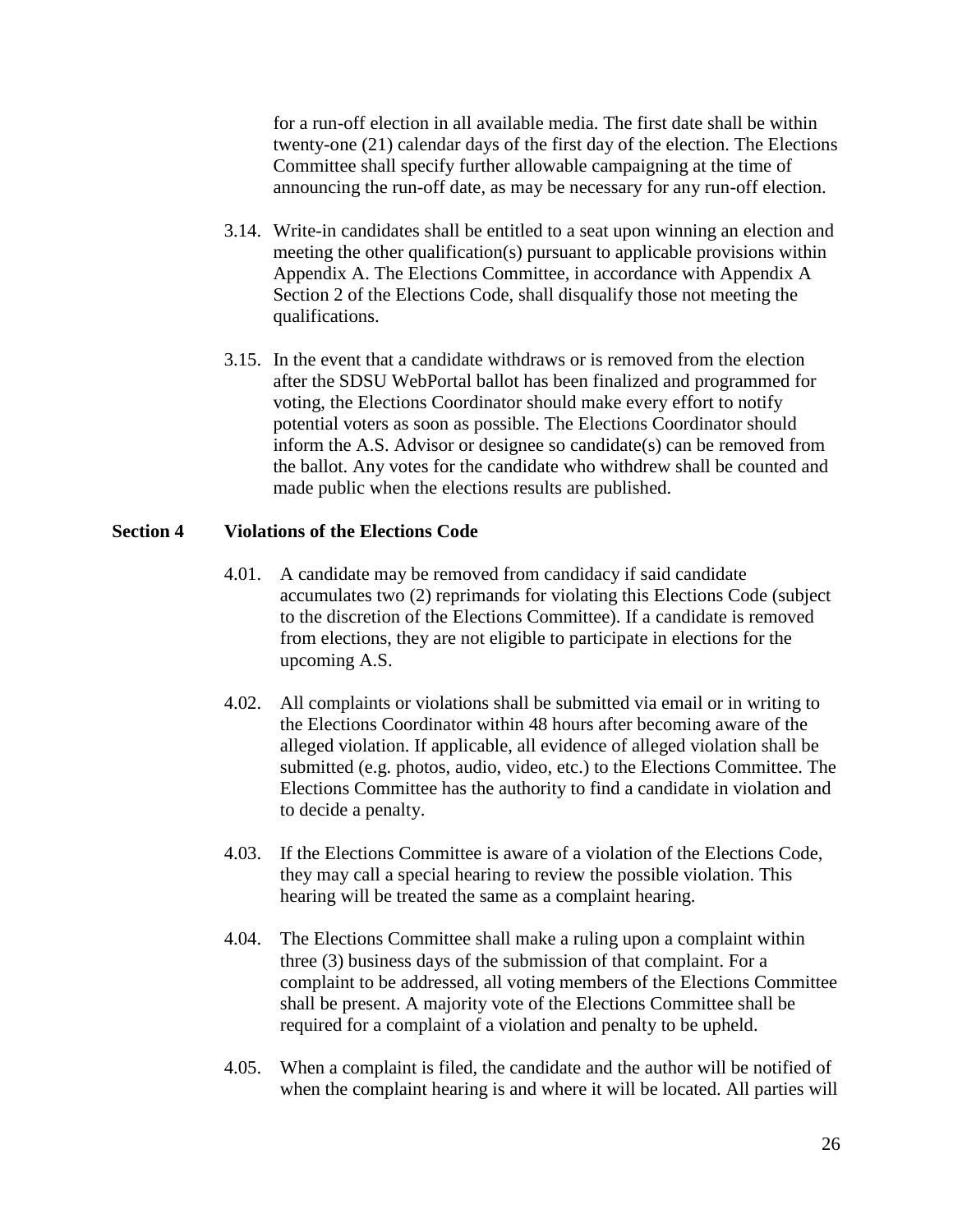be emailed a general overview of what section(s) were violated. Both parties will be given copies of the complaint at the hearing. Both parties shall be afforded the opportunity to speak on the complaint, provide evidence, and invite witnesses to the hearing.

- 4.06. Violations and penalties are decided by the Elections Committee solely, without the approval of the A.S. Advisor or designee. Any appeals to a decision of the Elections Committee regarding a violation and/or penalty must be filed to the Elections Coordinator within 48 business hours of the conclusion of the appeals meeting.
- 4.07. The A.S. Advisor or designee, subject to approval of the A.S. with a majority vote, may invalidate any elections within its jurisdiction when the Elections Committee has shown violations of the Elections Code may have significantly affected the results of that election. Such evidence shall be submitted to and reviewed by the A.S. Advisor or designee prior to holding the vote to invalidate said election. Disqualified candidates are not eligible to run in elections for the upcoming A.S.
- 4.08. The Elections Committee shall announce, with the approval of the A.S. Advisor or designee, the conditions and dates of alternate elections at the time that the election is invalidated, and shall specify provisions that may be added or removed from the specific ballot and its conditions.

# **Section 5 Campaigning**

- 5.01. All candidates shall be responsible to ensure that all aspects of their campaign, including materials and activities, conform to the Elections Code. The Elections Committee shall not be held accountable if candidates fail to abide to the Elections Code.
- 5.02. The campaign period, consisting of two (2) weeks, shall be determined by the Elections Committee and voted for approval by the A.S.
- 5.03. All candidates shall be required to be present at the scheduled election orientation meeting of the Elections Committee. In the case a candidate cannot attend the mandatory meeting, said candidate(s) must schedule an appointment with the Elections Coordinator. The meeting shall consist of an explanation of the Elections Code with a question and answer period. Excused absences will be granted for compelling reasons as determined by the Elections Committee. The Elections Coordinator shall collect signatures from all candidates attending the mandatory meeting to confirm their attendance and agreement to abide by the Elections Code. Candidates have one (1) week after the elections mandatory meeting to meet with the Elections Coordinator and sign to confirm their attendance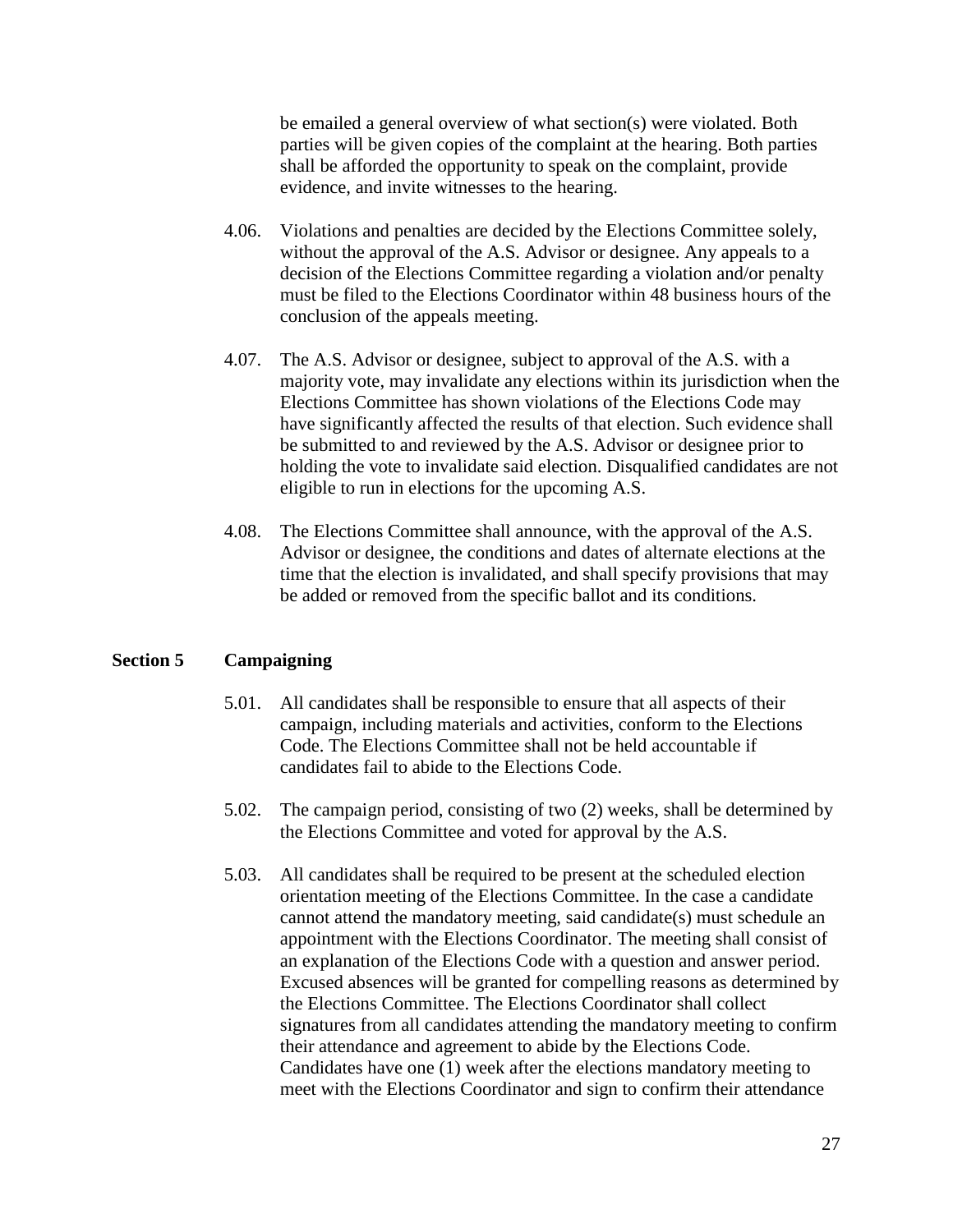and agreement to abide by the Elections Code. Failure to do so, will result in the removal from elections for said candidate(s).

- 5.04. All candidates, including write-ins, shall conduct their campaign in accordance with the provisions of the Elections Code and any university, city, local, state, and federal policies, laws, ordinances, or regulations.
- 5.05. Candidates may campaign together, but will be voted on separately.
- 5.06. Harassment is prohibited. This includes but is not limited to verbal, written (printed or electronic) and/or physical abuse by any candidate or person involved in a campaign.
- 5.07. Advertising or campaigning, which is misleading or harmful to a candidate's opponent is prohibited.
- 5.08. Current A.S. members are allowed to campaign during A.S. events as long as they fulfill their A.S. duties and abide by the required attire.
- 5.09. Campaigning includes any verbal or non-verbal action that promotes the election of an official or write-in candidate. This includes any material(s) that promotes the election of a candidate.
	- a. All campaigning materials shall be approved by the Elections Coordinator one (1) week prior to campaigning period.
		- i. Leniency of material submission during the campaigning period is up to the discretion of the Elections Coordinator.
	- b. Verbal campaigning shall be defined as persuasive speaking to prospective voters that promotes the election of a candidate.
	- c. Active campaigning shall be defined as distribution of any materials, which promotes the election of a candidate.
	- d. Campaign material shall be defined as any material that promotes the election of a candidate. This includes, but is not limited to, signs, badges, posters, tee shirts, flyers, balloons, electronic communication, etc.
	- e. If campaign material will include non-candidates, written consent from said individual(s) shall be required at the submission of campaigning materials.
	- f. The A.S. Elections Instagram account should be managed by the Elections Coordinator. Only Elections material shall be posted in the account.

# **Section 6 Campaign Guidelines**

6.01. Regulations and classifications of publicity for campus elections shall be found within this Subsection of the Elections Code.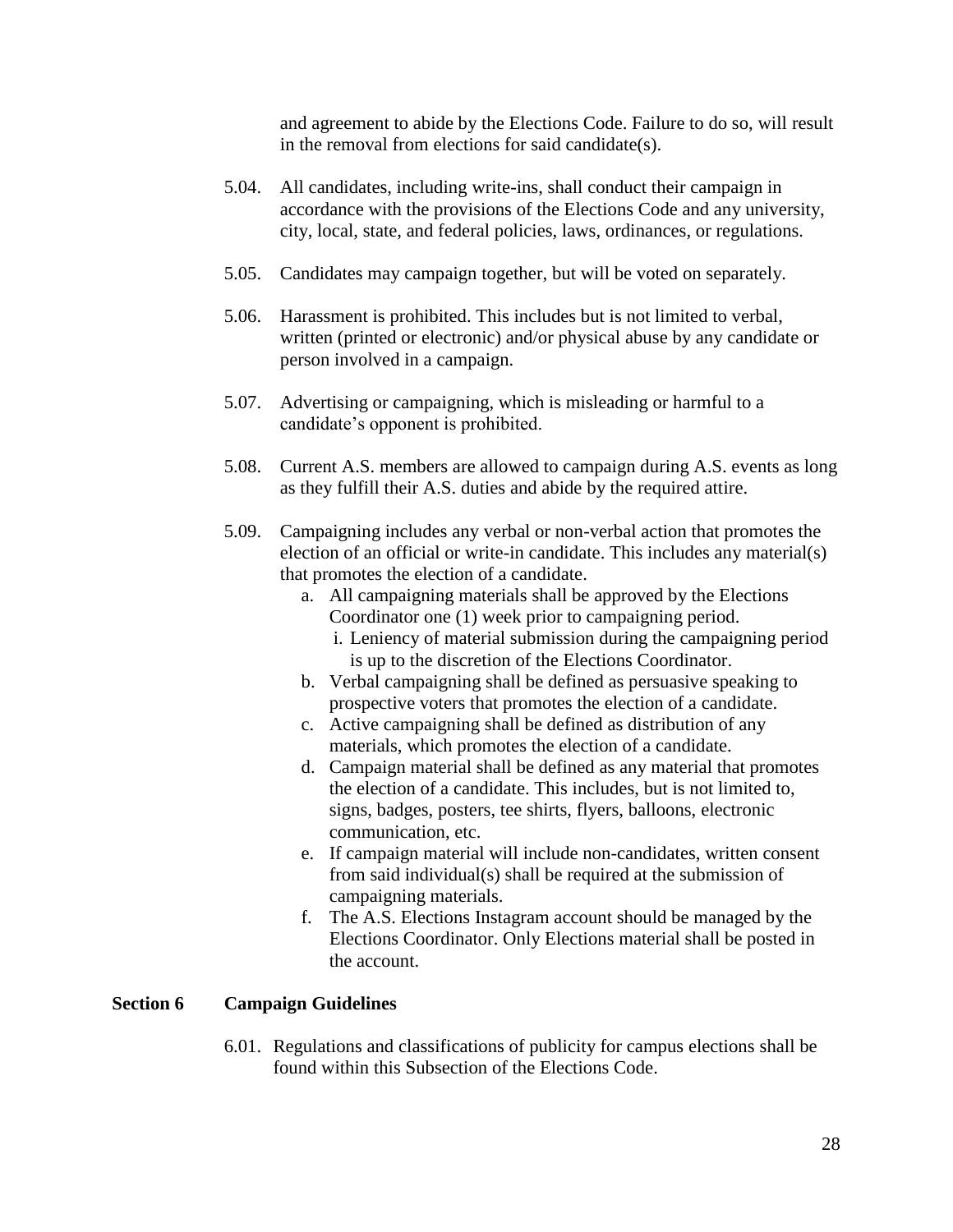- 6.02. Candidates must refrain from placing flyers on motor vehicles.
- 6.03. Advertising or campaigning that endangers people on campus is prohibited.
- 6.04. People shall refrain from posting campaign material over another candidate's material.
- 6.05. Candidates shall refrain from saturating any one (1) area with their own publicity. Saturation is defined as having more than one (1) sign in one (1) viewpoint. A viewpoint shall be defined as items within peripheral vision from a fixed point.
- 6.06. No active or verbal campaigning or intimidation of any type shall occur that interferes with or unduly influences in any way toward a student while at the official or unofficial poll site while attempting to cast a vote, including but not limited to, members affiliated with a campaign presented to students with a means to vote.
- 6.07. During the voting period, no active or verbal campaigning shall occur in any university public facility that houses computers with access to the internet.
- 6.08. Any person having anything to do with running of the elections, counting of ballots, or working in an election area shall not wear or distribute any material promoting any candidate and shall not publicly campaign in an active or verbal manner on behalf of any candidate.
- 6.09. There shall be no advertising or campaigning that interferes with classroom instruction without the consent of the professor or instructor.
- 6.10. There shall be no campaigning material or advertising in the San Diego State University - Imperial Valley library.
- 6.11. No campaigning materials should be posted in the following San Diego State University - Imperial Valley facilities: classrooms, Administration Building, Faculty Buildings, Aztec Shops, or restrooms.
- 6.12. Campaign signs shall be placed only on grass-covered areas on campus, unless otherwise stated in the Elections Code and shall be constructed in such a way that they are easily and reasonably moveable by no more than two (2) persons. The San Diego State University - Imperial Valley Grounds Department approval is necessary prior to advertising on any green area around campus. San Diego State University - Imperial Valley Facilities Services and its employees shall not be responsible for damage caused to campaign materials in the process of moving them to perform their assigned tasks (including but not limited to mowing of grass areas).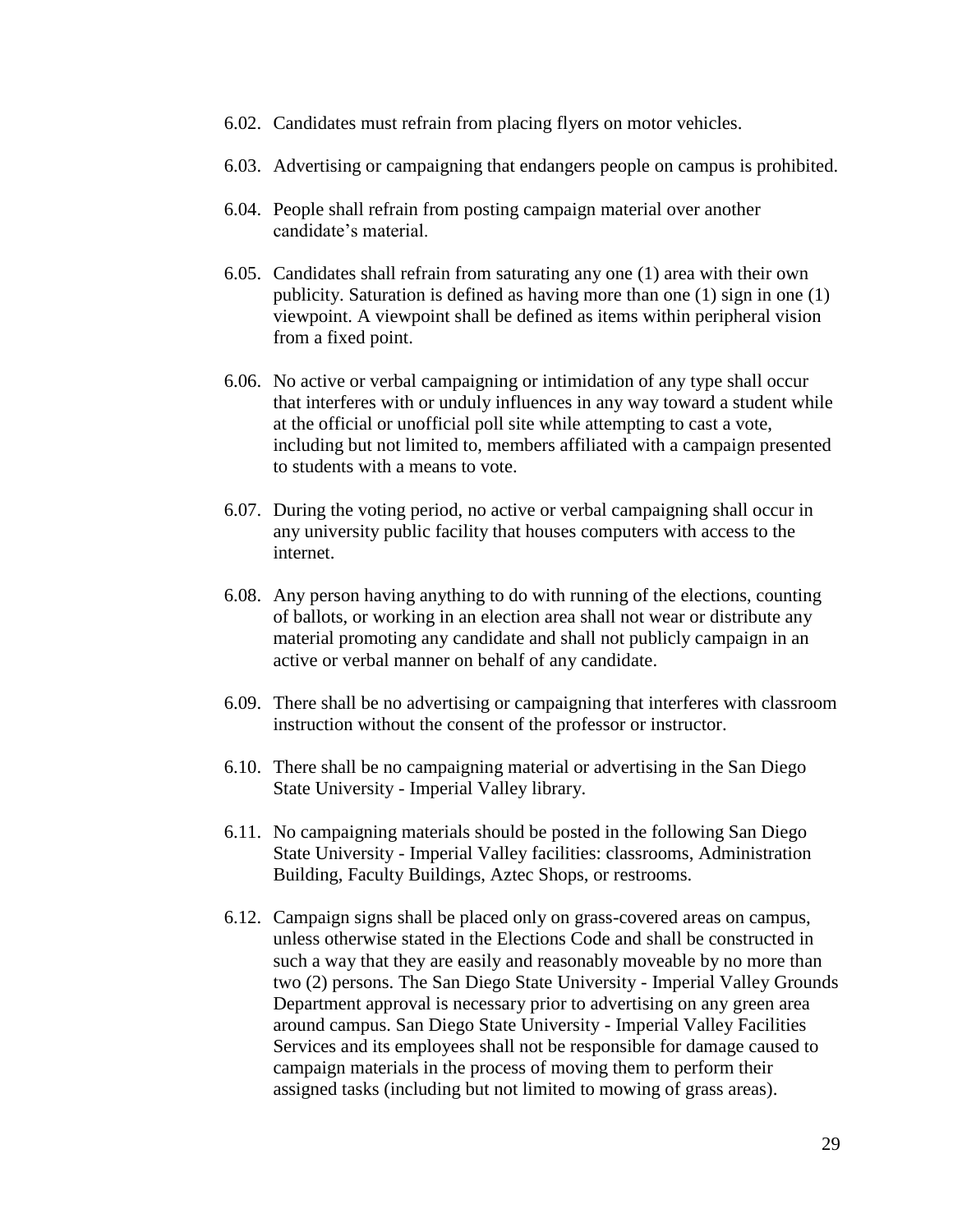- 6.13. Any material purchased by Associated Students may not be used for campaigning purposes (e.g. business cards, nametags, etc.).
- 6.14. All campaign material shall be submitted to the Elections Coordinator for approval before distribution to determine the ownership of campaign materials and accountability of candidates for said materials.
- 6.15. Each candidate can post a total of ten (10) posters, banners, or flyers (8.5" x 11") between both campuses. Candidates may campaign together on posters, but each shared poster will count as one (1) of their allotted ten (10) posters. Note: Anything being used in the form of a poster will be counted as a poster, regardless of shape and/or dimensions. Only fourteen inch (14") by fourteen inch (14") posters are allowed on campus bulletin boards. No poster may be larger than six  $(6)$  square feet  $(36"$  x  $24"$  on green area.
	- a. A sign shall be defined as including any type of attached support posts. A double-sided A-frame sign constitutes as one (1) sign. (Note: Badges, tee-shirts, flyers, balloons, sandwich boards, etc. that are posted are thus reclassified as signs. Wearing of these items does not constitute posting.)
	- b. Height shall be measured from top of the sign to the ground. Length shall be measured from the left of the sign to the right. Width shall be measured from the front of the sign to the back. Anything touching the sign or supporting the sign shall be included in the measurements.
	- c. Posters, banners, flyers, and signs must be two-dimensional.
- 6.16. Any form of public defacing university property is prohibited. Examples of defacing property include but are not limited to the use of staked signs on university property. These examples are not intended to limit the application of the Elections Code to these certain areas. No campaigning material shall be placed on any campus trees nor shall they be placed in tree wells or flowerbeds. No campaigning materials shall be allowed on the A.S. Newsletter, distribution boxes, light poles, or trash cans. No advertising shall come in contact with the walls of any building, including the writing on whiteboards in classrooms, except areas that are currently approved as general posting areas. The Elections Coordinator has the authority, under approval of the Elections Committee, to stipulate other violations.
- 6.17. Use of telecommunication for campaigning shall be limited. Telecommunication may be used if it does not impede the educational process as outlined by San Diego State University - Imperial Valley and/or California Education Code or violate another subsection of this Elections Code. Telecommunication material shall be submitted to the Elections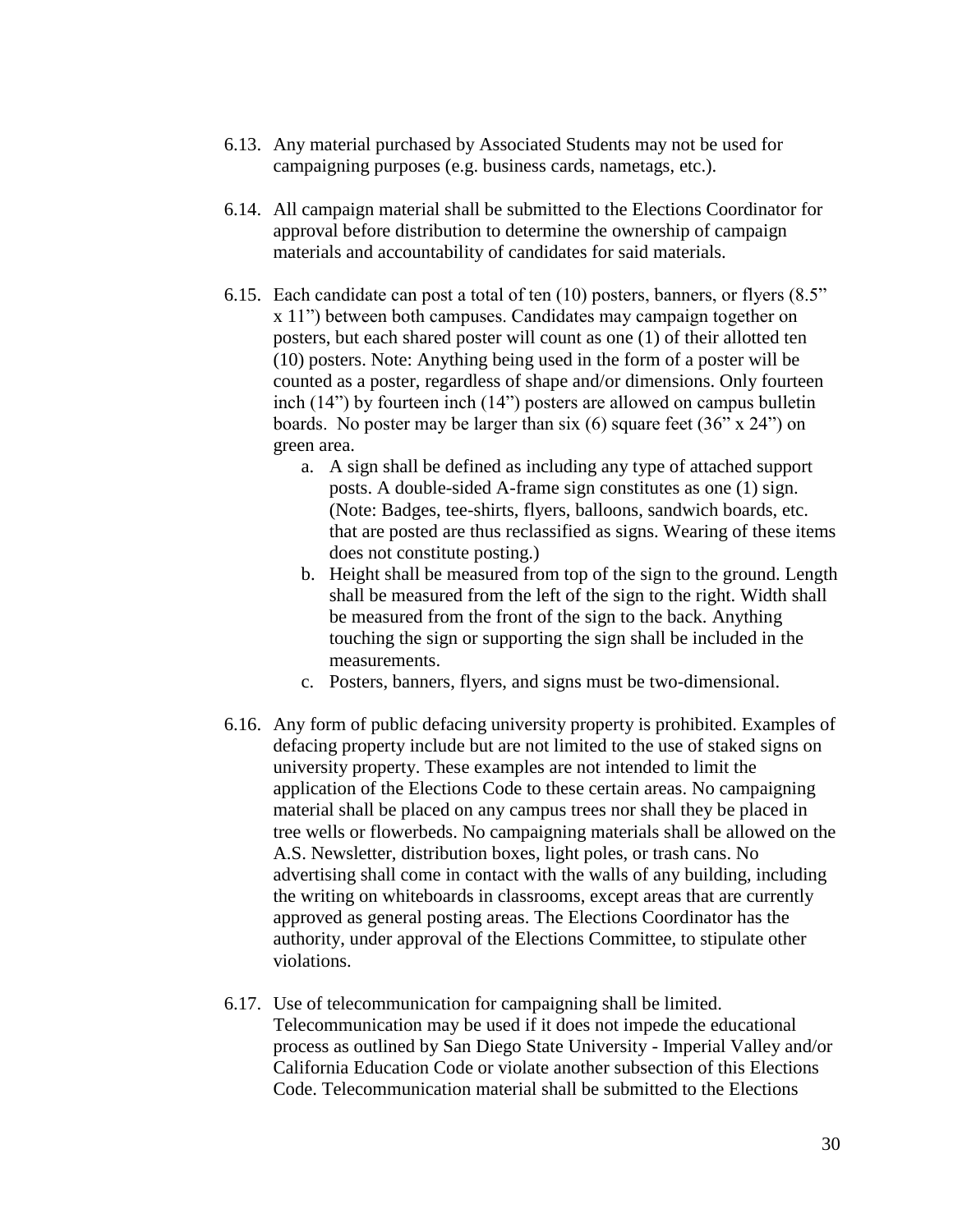Coordinator before distribution to determine the ownership of electronically distributed campaign materials and accountability of candidates for said materials. Use of said materials does not constitute a violation of Section 5, Subsection 5.09d of this Elections Code. There shall be no use of telephone calls or SMS/Text messaging for the purposes of soliciting votes.

- 6.18. The use of email is permitted, with the following stipulations:
	- a. Emails can only be sent to persons the candidate knows.
	- b. Emails cannot be sent or forwarded to students who you do not know.
	- c. Excessive emailing will not be permitted. Excessive emailing will be determined to be a form of spamming, which is a disruptive message sent to email accounts of persons the sender does not know.
- 6.19. Social networking websites (including, but not limited to, Facebook, Twitter, etc.) shall be allowed upon approval of the Elections Coordinator for the use in campaigning pursuant to the following conditions:
	- a. The following definitions shall be used in consideration of these rules:
		- 1. Content shall be defined as any material (including, but not limited to text, picture, audio, and video) which exists on any given page and is under reasonable amount of control by the candidate or site profile owner. Candidates are thus not responsible for advertisements automatically inserted into the site by the host or site structural elements that are determined by the host or host policy.
		- 2. "Host" shall be defined as the company which operates the root domain (including, but not limited to, facebook.com, etc.) and/or with which the profile holder has entered into a user agreement.
	- b. Such campaigning shall not be abusive, libelous/slanderous, or in any way harmful to competitors, competitors campaign members, or any other person or organization. Candidates are reminded that websites are considered to be public documents.
	- c. Since candidates have the ability to delete offensive content from their profile pages, candidates shall be considered to be responsible for any text, images, audio, or media of any kind posted by themselves or by others, including tags, on their profile pages. Offensive content should not be permitted and must be removed immediately.
	- d. The creation of deceitful content could possibly result in immediate disqualification, subject to action by the Elections Committee.
	- e. Any copyrighted media content shall be used with authorization from the copyright holder and in accordance with any applicable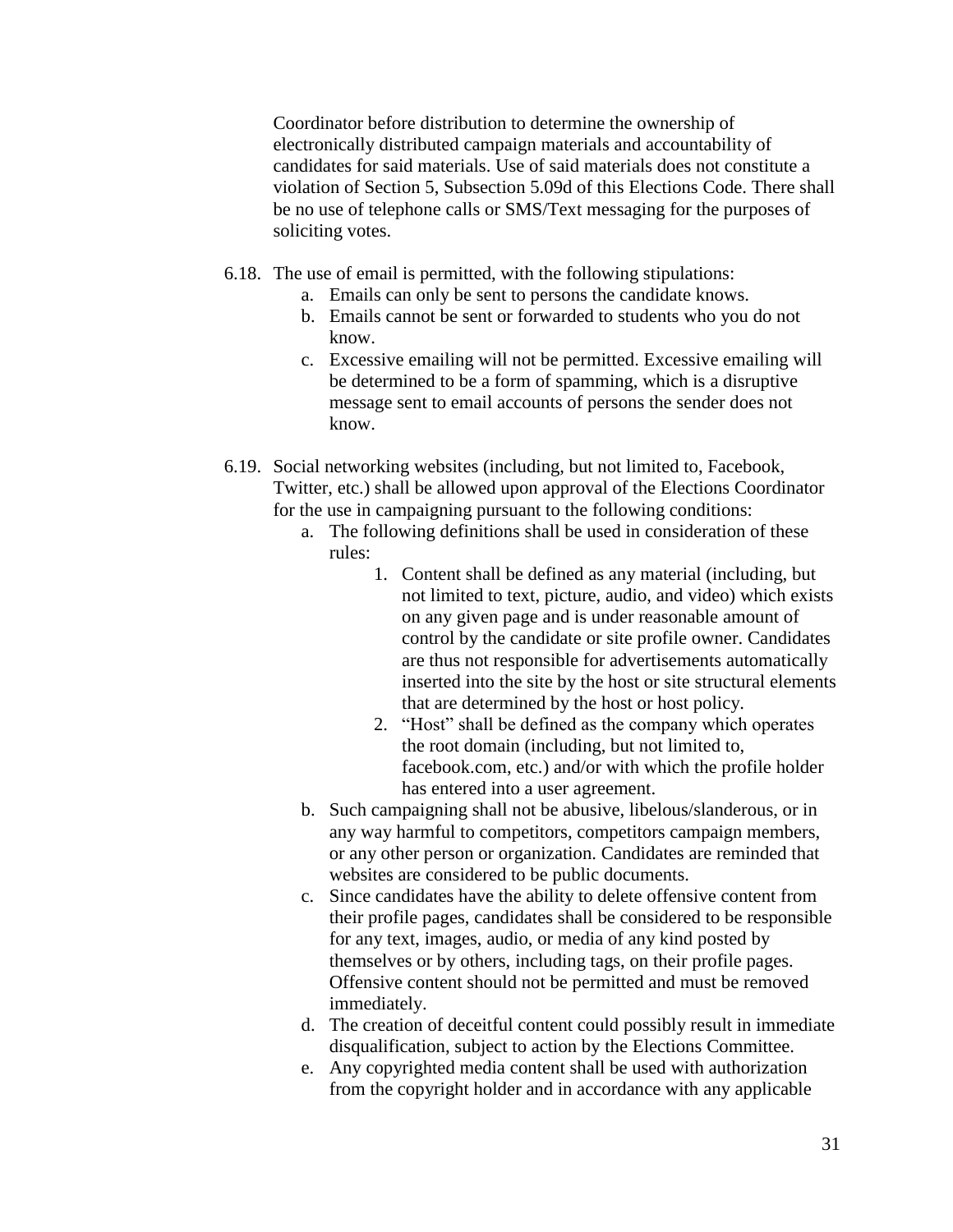laws. All content on candidate's pages is subject to the agreements appropriate to each site. The A.S. makes no claim to supersede or override such agreements.

- f. All major social media content relating in any way to the campaign (profile text, 'About Me' section, etc.) shall be submitted to the Elections Coordinator for approval prior to posting. Comments need not to be submitted to the Elections Coordinator beforehand and are thus a forum for free exchange of ideas and statements, subject to the rules provided in this Elections Code.
- g. The creation of groups within the social networking site shall be allowed, pursuant to the restrictions and provisions provided in this Elections Code.
	- 1. Comments shall not be abusive in nature, number, content, or volume.
	- 2. While not prohibiting such action, the Elections Committee strongly urges candidates and supporters to refrain from posting on the sites of opponents.
	- 3. Photos posted during the campaign need not be on file with the Elections Committee provided the content of the photos is in accordance with the Elections Code.
	- 4. Any photos depicting campaign material, which are not on file with the Elections Committee, shall not be allowed.
- h. Messaging and posting on social networking sites shall be permitted. Messages on social media sites are not considered emails.
- i. Usernames on social networking sites shall be appropriate and in accordance with these rules.
- j. Candidates may post a direct link to their social network profile on their campaign materials.
- k. The use of Canvas for campaigning is not permitted.
- 6.20. Candidates may post a link to SDSU WebPortal from their campaign sites. The URL for SDSU WebPortal may be included on campaign material.
- 6.21. There shall be no campaigning (use of flyers, buttons, stickers, signs, etc.) during A.S. Official Meetings and A.S. Committee Meetings.
- 6.22. Candidates shall refrain from publicly sharing materials prior to the designated campaign period that later becomes campaign materials.
- 6.23. If there is any doubt with regards to the Elections Code, the candidate(s) should consult the Elections Coordinator.

# **Section 7 Ballots**

7.01. Ballots shall not be counted until elections have concluded. The Elections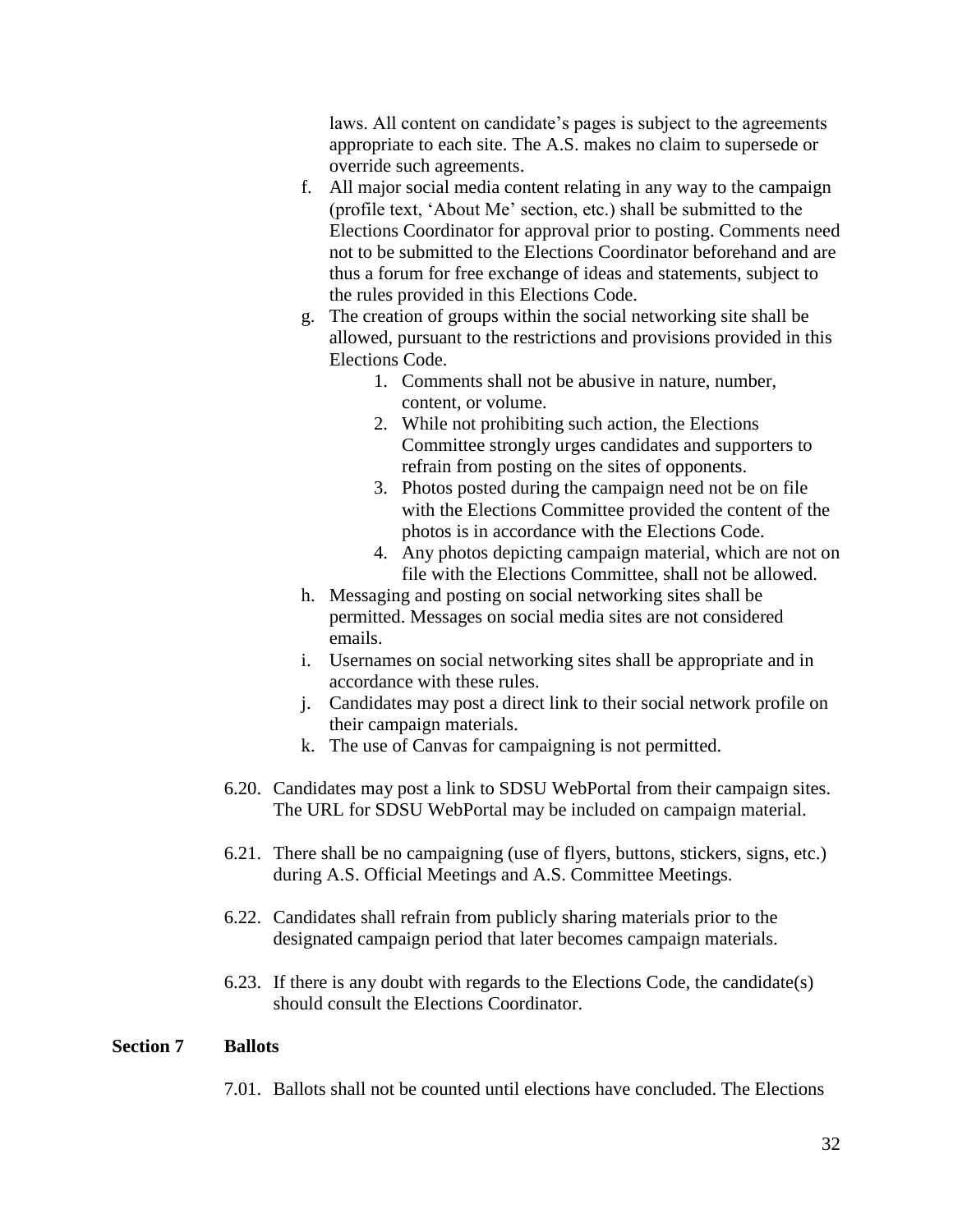Coordinator shall be responsible for posting the results on A.S. bulletin boards by 12:00 p.m. on the day the results are in. The Elections Coordinator shall be responsible for submitting the results to the Webmaster and Media and Marketing Committee. The Elections Committee A.S. representative will provide the results to the A.S. at their next A.S. Official Meeting. The results will be available on the A.S. Newsletter in the month of March, April, or May.

- 7.02. When the polls close on the final day of elections, the Elections Coordinator will meet with the A.S. Advisor or designee to obtain the online elections results.
- 7.03. If online voting is unavailable, the Elections Committee and A.S. Advisor or designee shall count ballots during a closed session. Should there be three (3) votes separating the elected candidate from the runner-up, the ballots shall be counted a minimum of two (2) times to ensure validity.
- 7.04. All results and documents shall be retained in the A.S. office until the A.S. Advisor or designee accepts the election results.
- 7.05. Election results shall be printed and signed by the Elections Coordinator and posted in the Student Union Bulletin, parking lot bulletin board, and website upon completion of the count.

#### **Section 8 Elections Coordinator**

- 8.01. The Elections Coordinator will be responsible for all relations within the Elections Committee.
- 8.02. The Elections Coordinator must be sworn-in at an A.S. Official Meeting.
- 8.03. As Chair of the Elections Committee, the Elections Coordinator will oversee all decisions, issues, and concerns within this committee; this includes, but is not limited to:
	- a. Reviewing the Elections Code at the A.S. Elections Meeting
	- b. Approving all campaigning material during A.S. Elections
	- c. Stand as acting liaison for the Elections Committee
	- d. Address all questions and/or concerns presented by San Diego State University - Imperial Valley faculty, staff, and/or students
- 8.04. The Elections Coordinator will be responsible for serving six (6) office hours per week during the elections period.
- 8.05. The Elections Coordinator position is a paid A.S. Student Assistant position.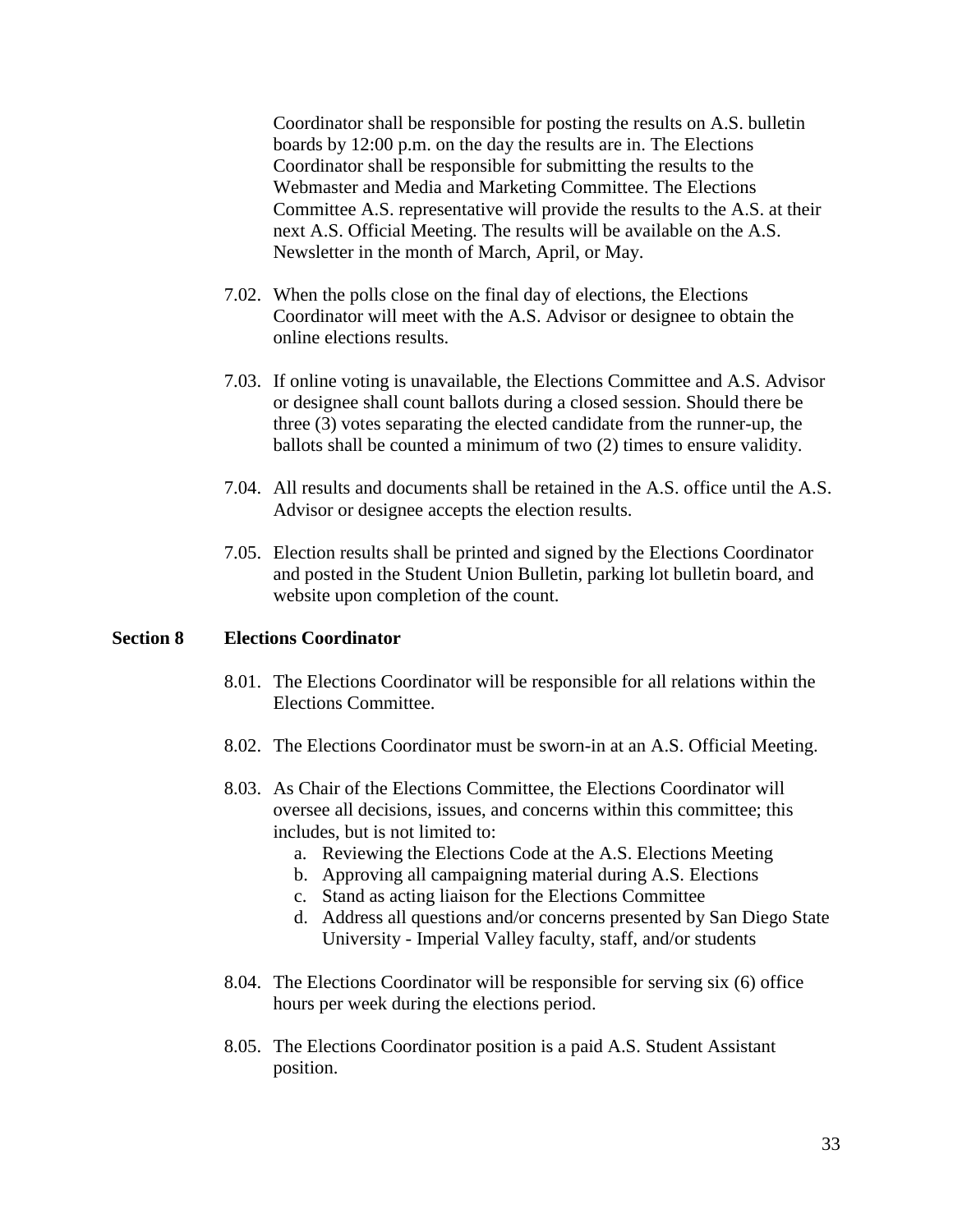- 8.06. Applications for Elections Coordinator will be submitted to the Associated Students Coordinator's office.
- 8.07. The application process is overrun by the A.S. Advisor and/or designee.
- 8.08. During Associated Students elections, the Elections Coordinator is responsible for final approval of ballots and is responsible for sending the final rendition of these ballots to the A.S. Advisor and/or designee.
- 8.09. In agreement with the Elections Committee, the Elections Coordinator has the right to propose amendments to the Elections Code.
- 8.10. These proposed amendments will be presented to the A.S. Bylaws Committee. The A.S. Bylaws Committee has the right to accept or deny the Elections Committee's request.

# **Section 9 Elections Assistant**

- 9.01. The Elections Assistant is responsible for all office work conducted within elections.
- 9.02. The Elections Assistant must be sworn-in at an A.S. Official Meeting.
- 9.03. The Elections Assistant will conduct the elections calendar, create mass emails and reminders for San Diego State University - Imperial Valley faculty, staff, and students, create and advertise Associated Students applications, and create the ballots used for elections.
- 9.04. The Elections Assistant position is a paid A.S. Student Assistant position.
- 9.05. The Elections Assistant will be hired by the A.S. Advisor and/or designee.
- 9.06. A maximum of twenty (20) hours may be completed throughout the course of the academic school year (typically between the months of November – April).

#### **Section 10 Elections Committee**

- 10.01.The Elections Committee is responsible for overseeing the elections process.
- 10.02.The Elections Committee is comprised of one (1) Elections Coordinator, one (1) A.S. representative, and three (3) students-at-large.
- 10.03.The Elections Committee, in accordance to these Official Bylaws, shall keep a record of all committee meeting minutes and agendas and shall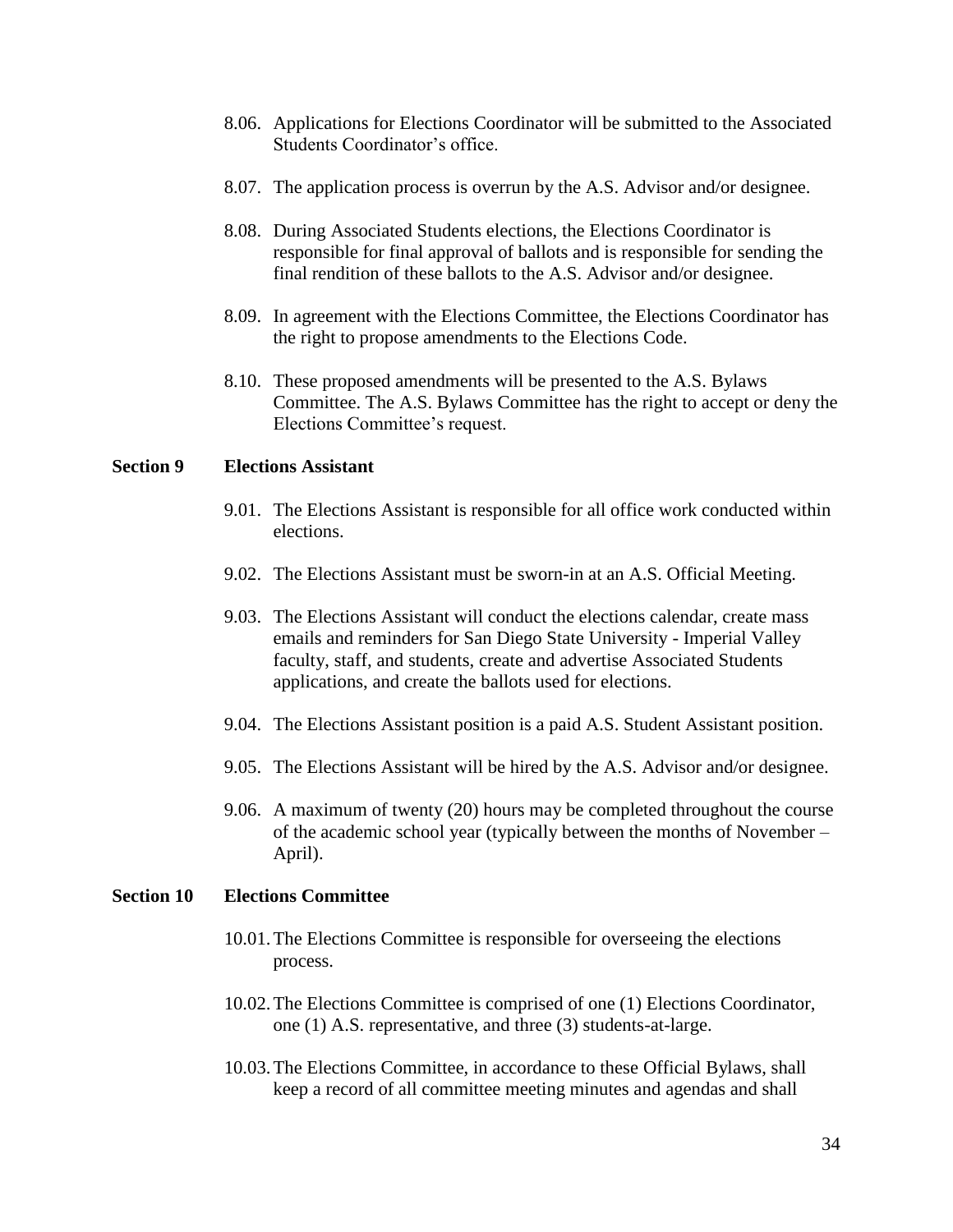submit such documents to the A.S. Advisor and/or designee to be posted on all official bulletin boards.

- 10.04.On behalf of the A.S., there shall be an appointed A.S. representative in the Elections Committee.
- 10.05.The voting members of this committee are the three (3) students-at-large and the A.S. representative, however, in the case of a tie, the Elections Coordinator's vote shall be counted. The quorum shall consist of fifty percent plus one  $(50\% + 1)$  of the filled voting seats present.
- 10.06.The Elections Committee reserves the right to propose amendments to the Elections Code. These proposed amendments will be presented to the A.S. Bylaws Committee. The A.S. Bylaws Committee has the right to accept or deny the Elections Committee's request.

#### **Eligibility**

- 10.07.Pursuant to the requirements of the Official Bylaws of the Associated Students of San Diego State University - Imperial Valley, there shall be an Elections Committee established to handle all elections for the A.S., its subordinates, or affiliates.
- 10.08.During the month of November, elections for the upcoming academic year will be announced and the A.S. shall appoint a matriculated student outside the A.S., as the Elections Coordinator. The A.S. shall appoint an Elections Coordinator following the guidelines detailed in the Elections Code. The Elections Coordinator shall be in charge of ensuring that elections are handled appropriately assuring all fairness to the candidates. A.S. elections shall be held annually. The Elections Coordinator shall follow all guidelines detailed in the Elections Code.
- 10.09.The Elections Committee shall consist of one (1) Elections Coordinator, one (1) A.S. Representative, and three (3) students-at-large, whom shall be voting members and shall serve for a period of one (1) academic year, and shall be eligible for reappointment. There shall also be the following designated, non-voting members: the A.S. Advisor or a designee. A quorum of the committee shall be  $50\% + 1$  of the filled voting seats.
- 10.10.The Elections Coordinator shall be chosen in the following manner:
	- a. Applications shall be open for five (5) business days and announced in at least one (1) A.S. Newsletter.
	- b. Applicants shall be interviewed by the A.S. representative, and the A.S. Advisor and/or Associated Students Coordinator.
	- c. The A.S. representative or A.S. Advisor and/or Associated Students Coordinator shall then inform the A.S. of the selected candidate.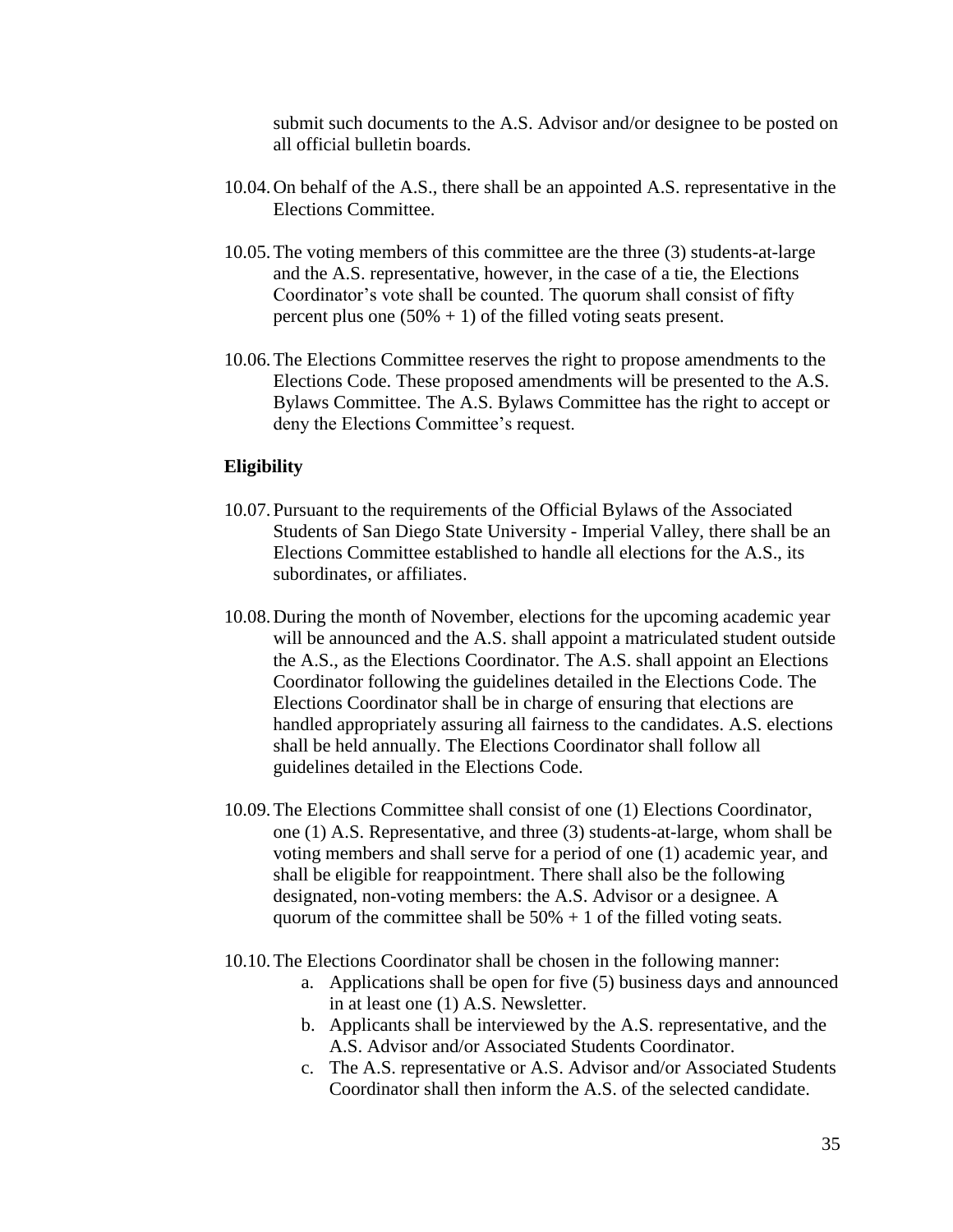- d. The Elections Coordinator shall be sworn-in at an A.S. Official Meeting and shall serve for a period of one (1) academic year. The Elections Coordinator may reapply for additional terms.
- 10.11.The Elections Coordinator may be removed by a two-thirds (⅔) vote of the A.S. This action can be taken only after the following:
	- a. A written request for review of Elections Coordinator activities detailing cause or reason for removal of the Elections Coordinator has been submitted to the A.S. (This document may include, but is not limited to, improper conduct or incompetence.)
	- b. A.S. has held a meeting to discuss the request for review and obtained information pertaining directly to the allegations within the request from both the authors of the request as well as the Elections Coordinator, both of whom shall be invited to attend the meeting.
	- c. A.S. has forwarded a recommendation of removal of the Elections Coordinator to the A.S. Advisor or designee.

If the Elections Coordinator is removed, another Elections Coordinator may be appointed by the method outlined in Appendix A, Section 8. If time does not permit this process to occur, an interim Elections Coordinator may be appointed by the A.S. Advisor or designee with the approval of the A.S. by majority  $(50\% +1)$  vote.

10.12.All members of the Elections Committee shall be matriculated students at San Diego State University - Imperial Valley at the time of their appointment and during the term of their office. No member of the Elections Committee may be a candidate in any election within the jurisdiction of the committee during the term of their appointment. Preference for Elections Committee membership shall be given to those members of the university that are students-at-large and are not already officers of the university (with the exception of the A.S. Advisor or designee).

# **Powers and Duties**

- 10.13 It shall be the duty of the Elections Committee to interpret and ensure the Elections Code is followed.
- 10.14.Penalties are determined by the Elections Committee with the feedback of the A.S. Advisor/designee or A.S.
- 10.15.A.S. general/special elections polling times and ballot positions shall be subject to the approval of the A.S. Advisor or designee.
- 10.16.The duties and responsibilities of the Elections Coordinator shall be as follows: